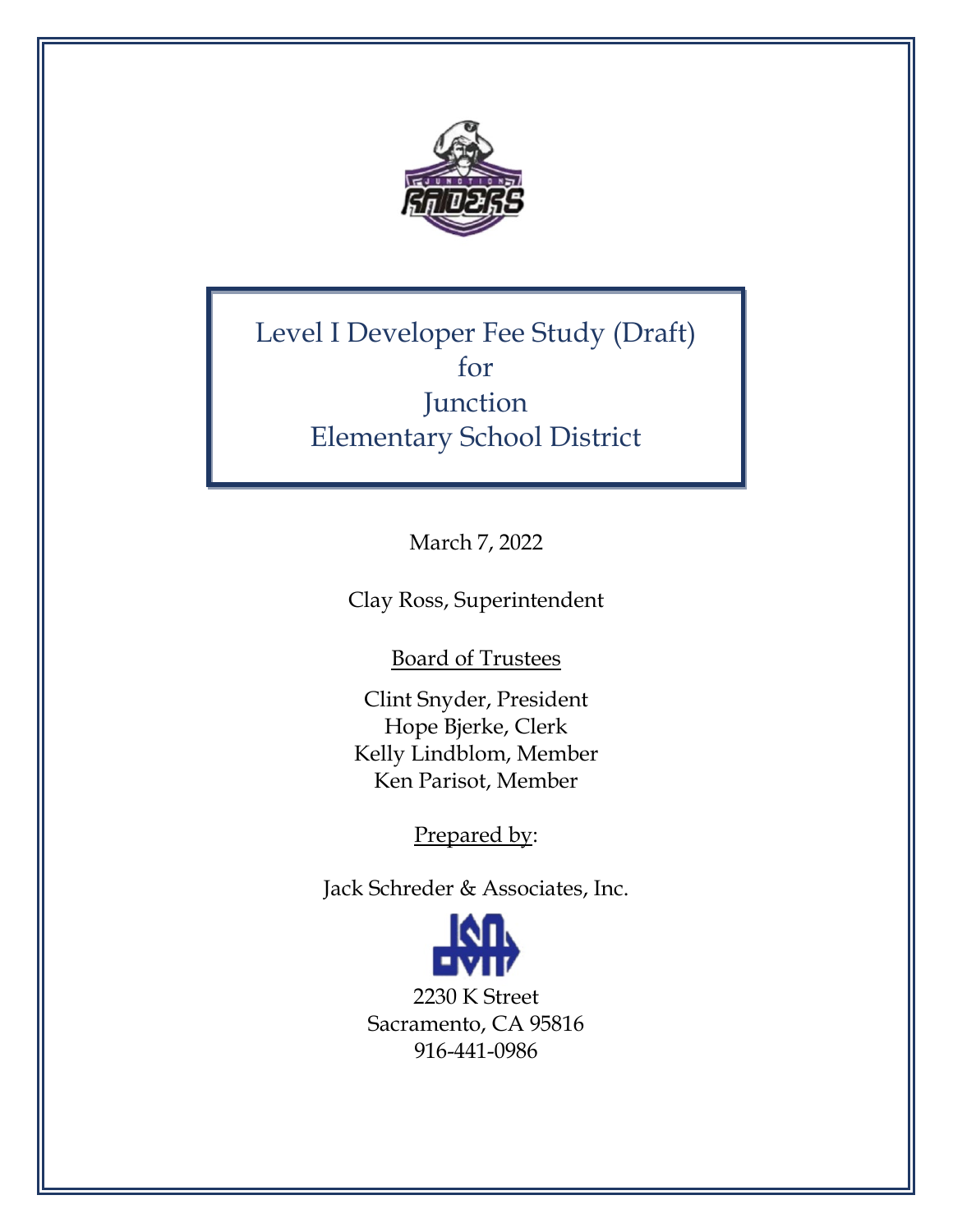# **TABLE OF CONTENTS**

| Extent of Mitigation of School Facility Costs Provided by Level I Residential Fees 13 |    |
|---------------------------------------------------------------------------------------|----|
|                                                                                       |    |
| Extent of Mitigation of School Facility Costs Provided by Level I                     |    |
|                                                                                       |    |
|                                                                                       |    |
| SECTION II: BACKGROUND OF DEVELOPER FEE LEGISLATION 17                                |    |
|                                                                                       |    |
|                                                                                       |    |
|                                                                                       |    |
|                                                                                       |    |
| SECTION V: ESTABLISHING THE COST, BENEFIT AND BURDEN NEXUS 24                         |    |
|                                                                                       |    |
|                                                                                       |    |
|                                                                                       |    |
|                                                                                       |    |
|                                                                                       | 28 |
|                                                                                       |    |

## **LIST OF TABLES**

|                                                                           | Page |
|---------------------------------------------------------------------------|------|
|                                                                           |      |
|                                                                           |      |
|                                                                           |      |
|                                                                           |      |
| Table 5: Facilities Cost per SF from Proposed Residential Construction 13 |      |
|                                                                           |      |
|                                                                           |      |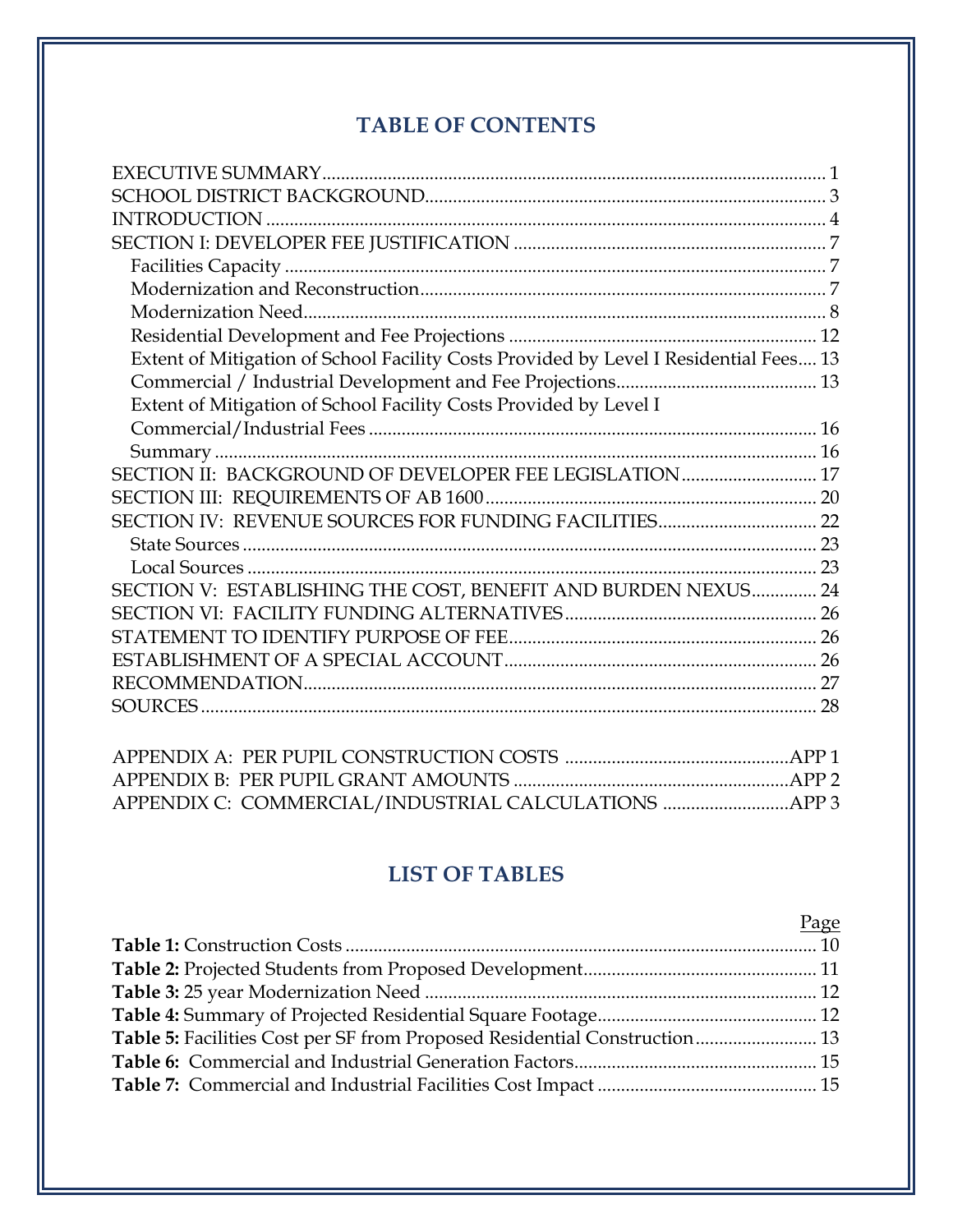# **EXECUTIVE SUMMARY**

- <span id="page-2-0"></span>• Education Code Section 17620 authorizes school districts to levy a fee, charge, dedication or other form of requirement against any development project for the construction or modernization of school facilities, provided the District can show justification for levying of fees.
- In February 2022, the State Allocation Board's biennial inflation adjustment changed the fee to \$4.79 per square foot for residential construction and \$0.78 per square foot for commercial/industrial construction.
- The Junction Elementary School District shares developer fees with the Shasta Union High School District. The High School District collects 40 percent of the Level I Fee and the Junction Elementary School District collects 60 percent of the Level I Fee.
- The Junction Elementary School District is justified in collecting \$2.87 (60 percent of \$4.79) per square foot of residential construction and \$0.47 (60 percent of \$0.78) per square foot of commercial/industrial construction, with the exception of mini storage. The mini storage category of construction should be collected at a rate of \$0.05 per square foot.
- In general, it is fiscally more prudent to extend the useful life of an existing facility than to construct new facilities when possible. The cost to modernize facilities is approximately 41.1 percent of the cost to construct new facilities.
- The residential justification is based on the Junction Elementary School District's projected modernization need of \$3,431,965 for students generated from residential development over the next 25 years and the projected residential square footage of 665,275.
- Based on the modernization need for students generated from projected residential development and the projected residential square footage, each square foot of residential construction will create a school facilities cost of \$5.16 (\$3,431,965/665,275).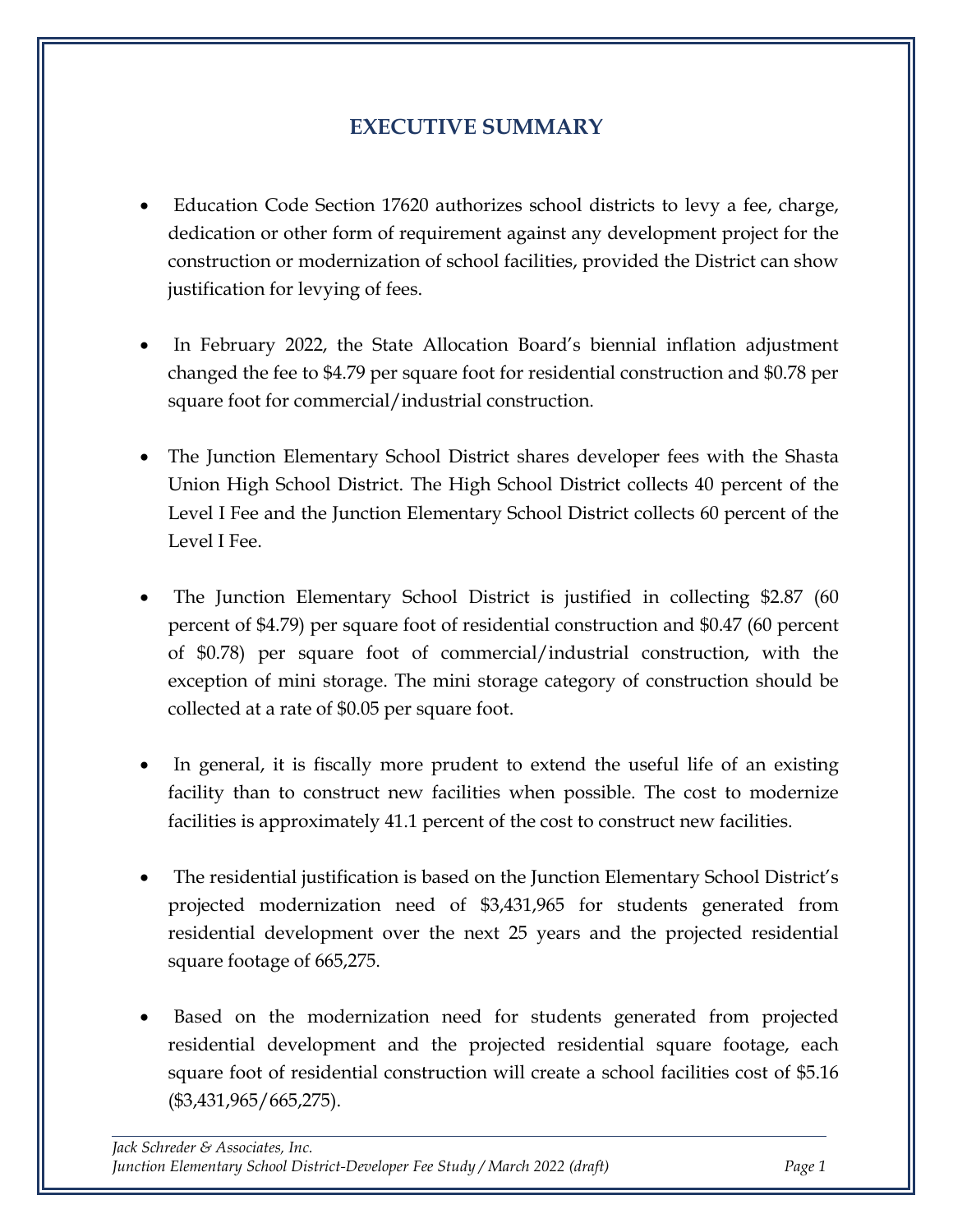- Each square foot of commercial/industrial construction will create a school facilities cost ranging from \$0.05 to \$4.57 per square foot of new commercial/industrial construction.
- For both residential and commercial/industrial development, the fees authorized by Government Code section 65995 are justified.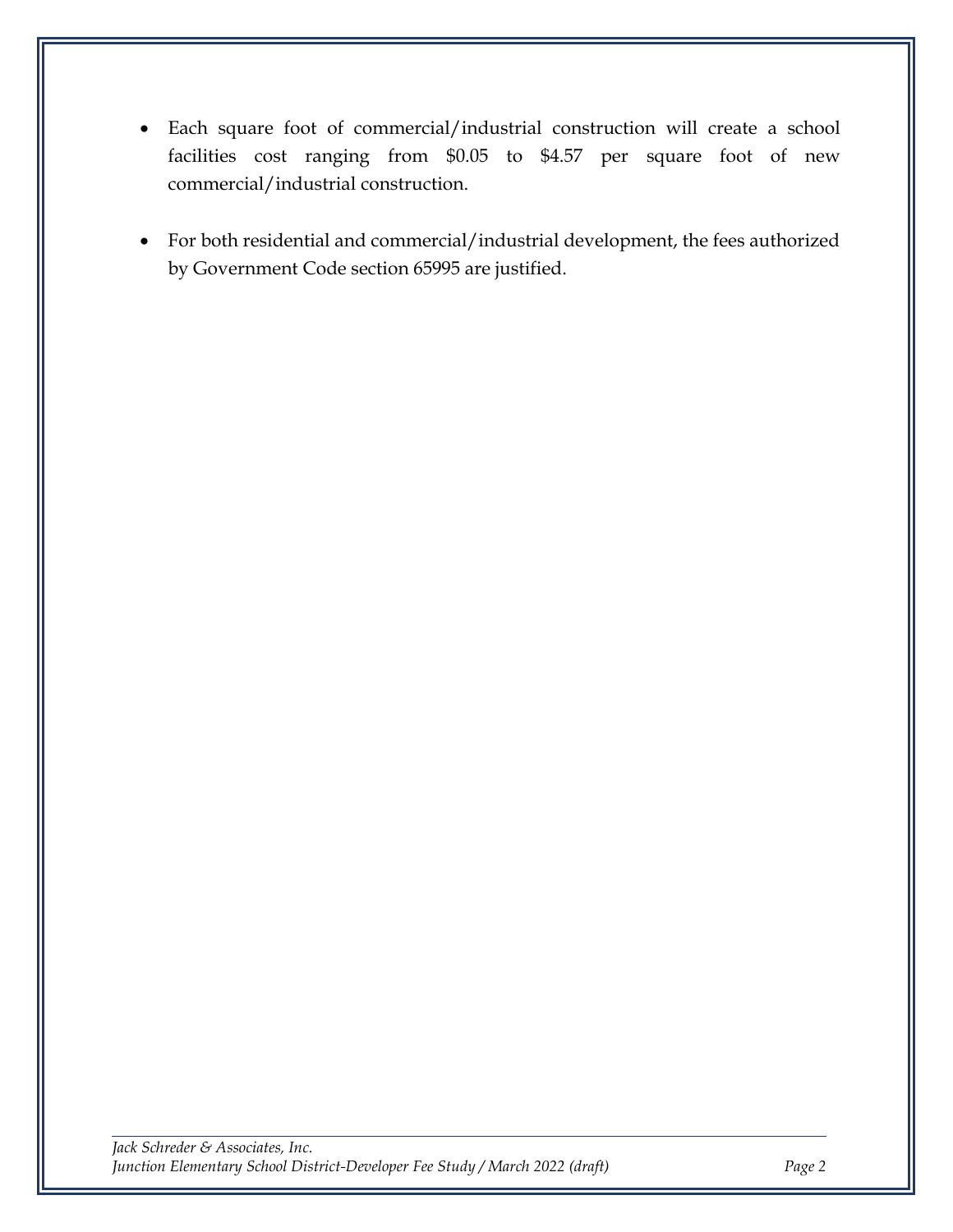#### **SCHOOL DISTRICT BACKGROUND**

<span id="page-4-0"></span>The Junction Elementary School District serves approximately 335 students in transitional kindergarten through eighth grade at Junction School in Palo Cedro, California. The majority of students identify as White (approximately 77%), and approximately 13% identify as Hispanic or Latino, with a small portion of other ethnic groups. Approximately 36% of students meet the criteria for socioeconomically disadvantaged.

According to the District's Local Control Accountability Plan (LCAP), Junction is one of the top performing districts in Shasta County, consistently scoring among the highest performing schools in the North State. Junction shines as an example of exemplary achievement. Hard work and diligence show in everything they do. The mission of the Junction Elementary School District, in partnership with students, families and community, is to promote excellence, achievement and self-worth, enabling students to be lifelong learners and productive members of our changing world. They have been recognized by the county for being one of a few schools countywide that has demonstrated improved Smarter Balanced Summative Assessment scores for three consecutive years. Students are taught that with the proper mindset, they can achieve even the loftiest of goals. One of the Middle School goals is to have students realize that most all careers now require some type of post high-school education or training, and that high-school can set them up for the next phase of their educational career. Parent Involvement is one of Junction's strong suits. The Junction Educational Foundation (JEF) has supported the school in numerous ways: from beautifying the school grounds to supporting academic programs to volunteering and providing donations for special events. The school has maintained its small class sizes throughout the years while continuing to offer enhanced programs helping students toward academic success and career development. Students at the elementary level are offered electives, band/music instruction, formal PE, and competitive athletics such as Cross Country. The Middle School offers a greater variety of electives, band and choir instruction with performances, formal PE, STEM, Culture Awareness, College and Career, Robotics, competitive year round athletics, and student council. Through collaboration with the superintendent, staff and school board they are striving to find ways to enhance every student's everyday life.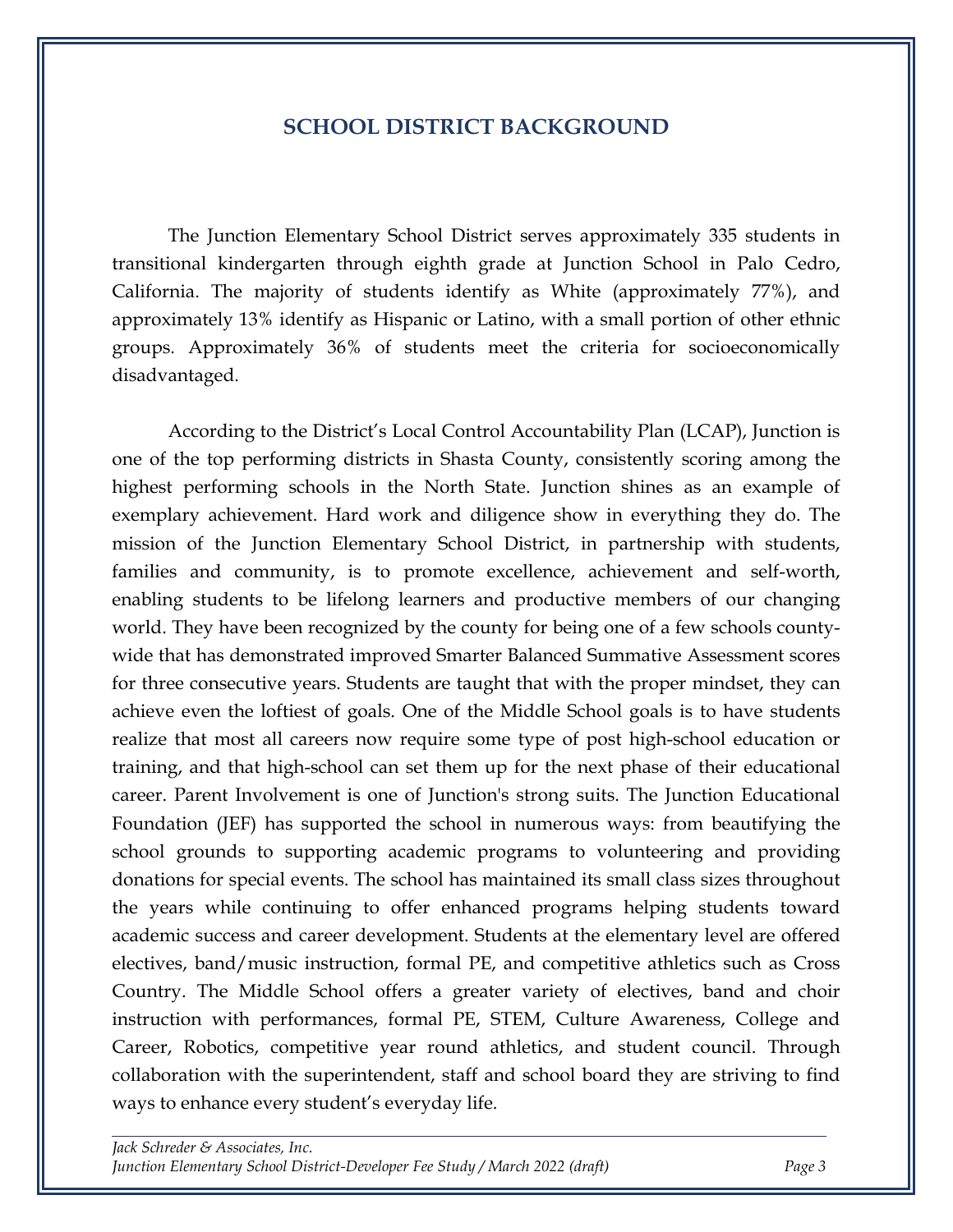#### **INTRODUCTION**

<span id="page-5-0"></span>In September, 1986, the Governor signed into law Assembly Bill 2926 (Chapter 887/Statutes 1986) which granted school district governing boards the authority to impose developer fees. This authority is codified in Education Code Section 17620 which states in part "...the governing board of any school district is authorized to levy a fee, charge, dedication or other form of requirement against any development project for the construction or modernization of school facilities."

The Level I fee that can be levied is adjusted every two years according to the inflation rate, as listed by the state-wide index for Class B construction set by the State Allocation Board. In January of 1992, the State Allocation Board increased the Level I fee to \$1.65 per square foot for residential construction and \$0.27 per square foot for commercial and industrial construction.

Senate Bill 1287 (Chapter 1354/Statutes of 1992) effective January 1, 1993, affected the facility mitigation requirements a school district could impose on developers. Senate Bill 1287 allowed school districts to levy an additional \$1.00 per square foot of residential construction (Government Code Section 65995.3). The authority to levy the additional \$1.00 was rescinded by the failure of Proposition 170 on the November 1993 ballot.

In January 1994, the State Allocation Board's biennial inflation adjustment changed the fee to \$1.72 per square foot for residential construction and \$0.28 per square foot for commercial/industrial construction.

In January 1996, the State Allocation Board's biennial inflation adjustment changed the fee to \$1.84 per square foot for residential construction and \$0.30 per square foot for commercial/industrial construction.

In January 1998, the State Allocation Board's biennial inflation adjustment changed the fee to \$1.93 per square foot for residential construction and \$0.31 per square foot for commercial/industrial construction.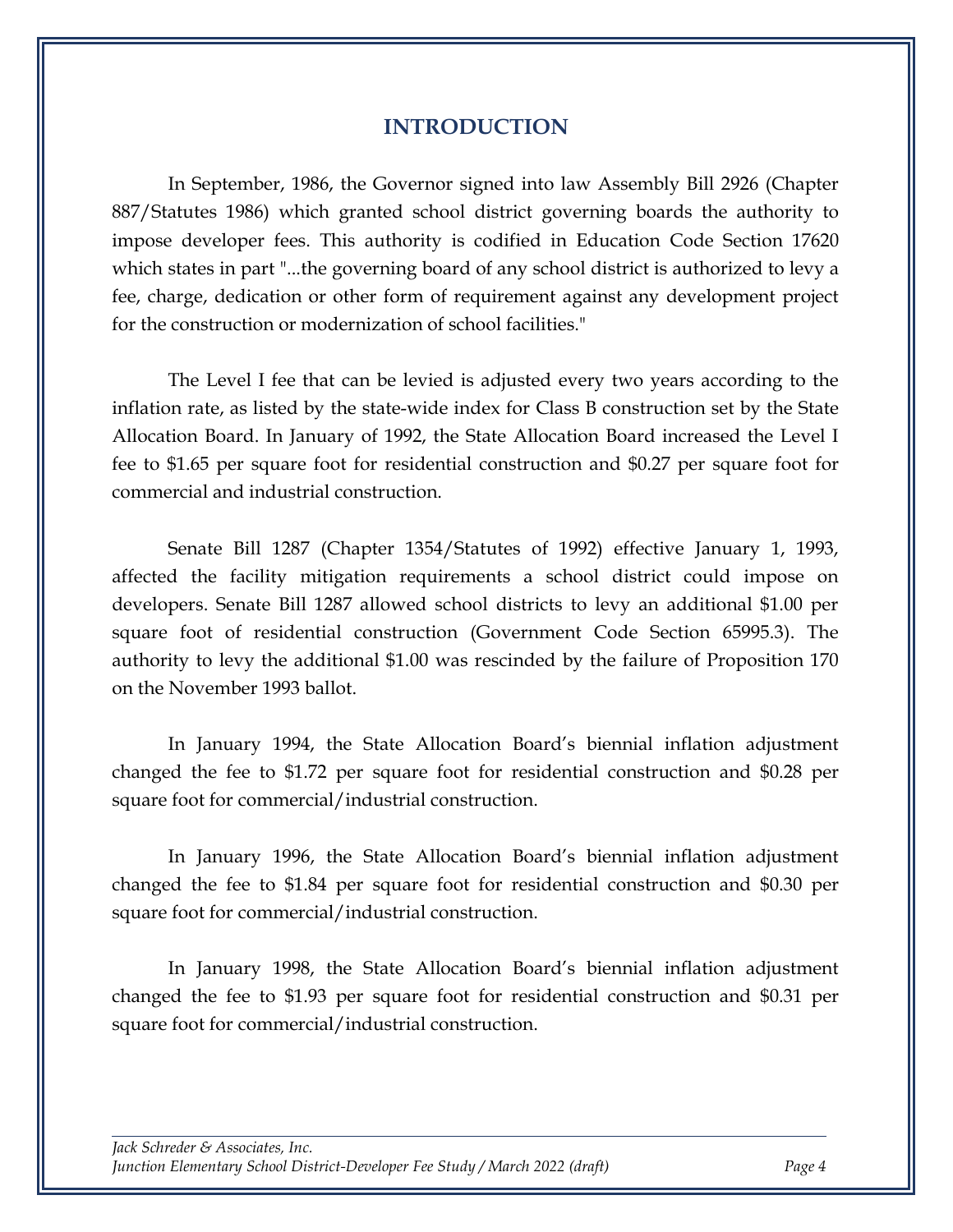In January 2000, the State Allocation Board's biennial inflation adjustment changed the fee to \$2.05 per square foot for residential construction and \$0.33 per square foot for commercial/industrial construction.

In January 2002, the State Allocation Board's biennial inflation adjustment changed the fee to \$2.14 per square foot for residential construction and \$0.36 per square foot for commercial/industrial construction.

In January 2004, the State Allocation Board's biennial inflation adjustment changed the fee to \$2.24 per square foot for residential construction and \$0.41 per square foot for commercial/industrial construction.

In January 2006, the State Allocation Board's biennial inflation adjustment changed the fee to \$2.63 per square foot for residential construction and \$0.42 per square foot for commercial/industrial construction.

In January 2008, the State Allocation Board's biennial inflation adjustment changed the fee to \$2.97 per square foot for residential construction and \$0.47 per square foot for commercial/industrial construction.

In January 2010, the State Allocation Board's biennial inflation adjustment maintained the fee at \$2.97 per square foot for residential construction and \$0.47 per square foot for commercial/industrial construction.

In January 2012, the State Allocation Board's biennial inflation adjustment changed the fee to \$3.20 per square foot for residential construction and \$0.51 per square foot for commercial/industrial construction.

In January 2014, the State Allocation Board's biennial inflation adjustment changed the fee to \$3.36 per square foot for residential construction and \$0.54 per square foot for commercial/industrial construction.

In February 2016, the State Allocation Board's biennial inflation adjustment changed the fee to \$3.48 per square foot for residential construction and \$0.56 per square foot for commercial/industrial construction.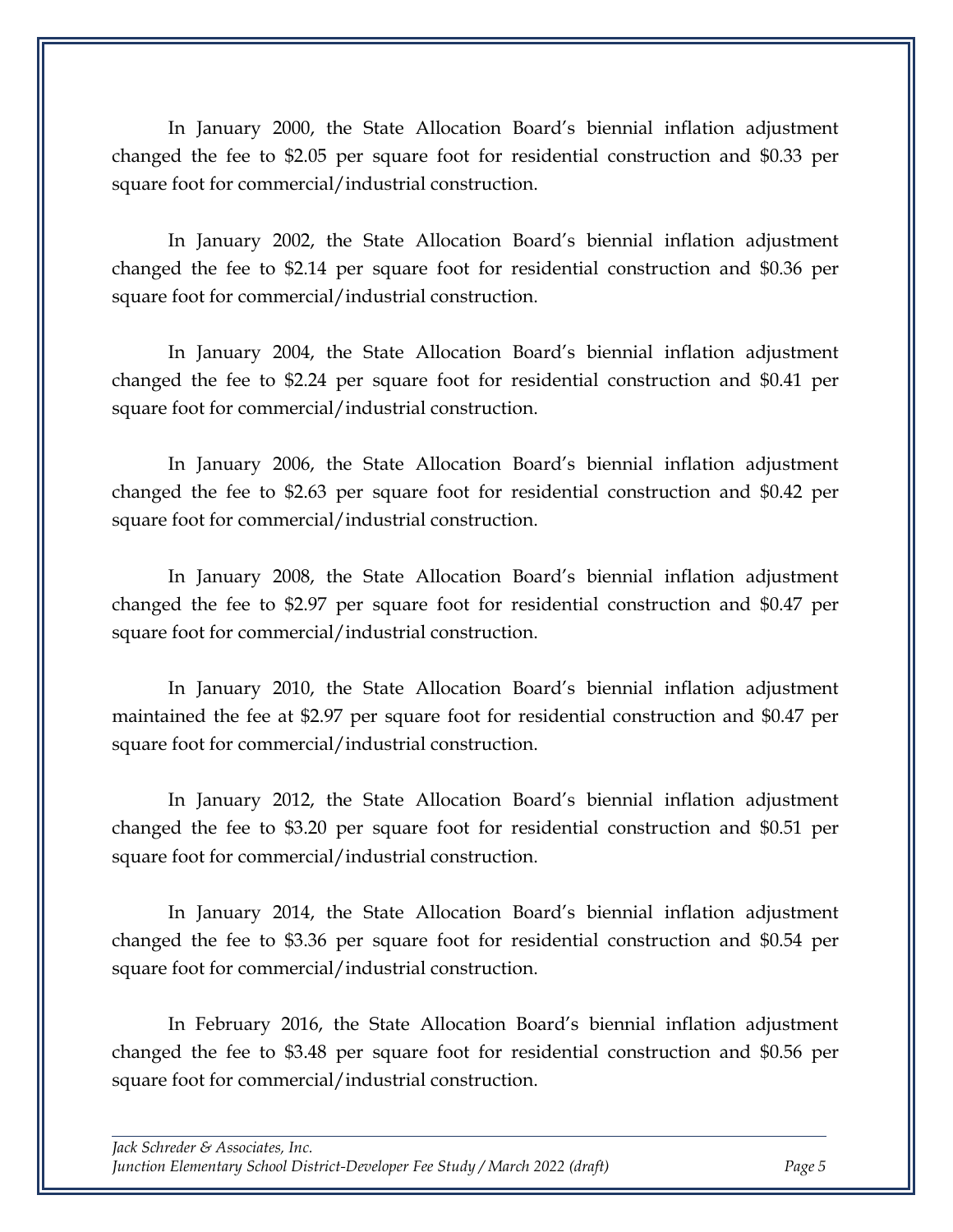In January 2018, the State Allocation Board's biennial inflation adjustment changed the fee to \$3.79 per square foot for residential construction and \$0.61 per square foot for commercial/industrial construction.

In January 2020, the State Allocation Board's biennial inflation adjustment changed the fee to \$4.08 per square foot for residential construction and \$0.66 per square foot for commercial/industrial construction.

In February 2022, the State Allocation Board's biennial inflation adjustment changed the fee to \$4.79 per square foot for residential construction and \$0.78 per square foot for commercial/industrial construction.

The next adjustment to the fee will occur at the January 2024 State Allocation Board meeting.

In order to levy a fee, a district must make a finding that the fee to be paid bears a reasonable relationship and be limited to the needs of the community for elementary or high school facilities and be reasonably related to the need for schools caused by the development. Fees are different from taxes and do not require a vote of the electorate. Fees may be used only for specific purposes and there must be a reasonable relationship between the levying of fees and the impact created by development.

In accordance with the recent decision in the *Cresta Bella* LP v. *Poway Unified School District,* 218 Cal. App.4th 438(2013) court case, school districts are now required to demonstrate that reconstruction projects will generate an increase in the student population thereby creating an impact on the school district's facilities. School districts must establish a reasonable relationship between an increase in student facilities needs and the reconstruction project in order to levy developer fees.

#### *Purpose of Study*

This study will demonstrate the relationship between residential, commercial and industrial growth and the need for the modernization of school facilities in the Junction Elementary School District.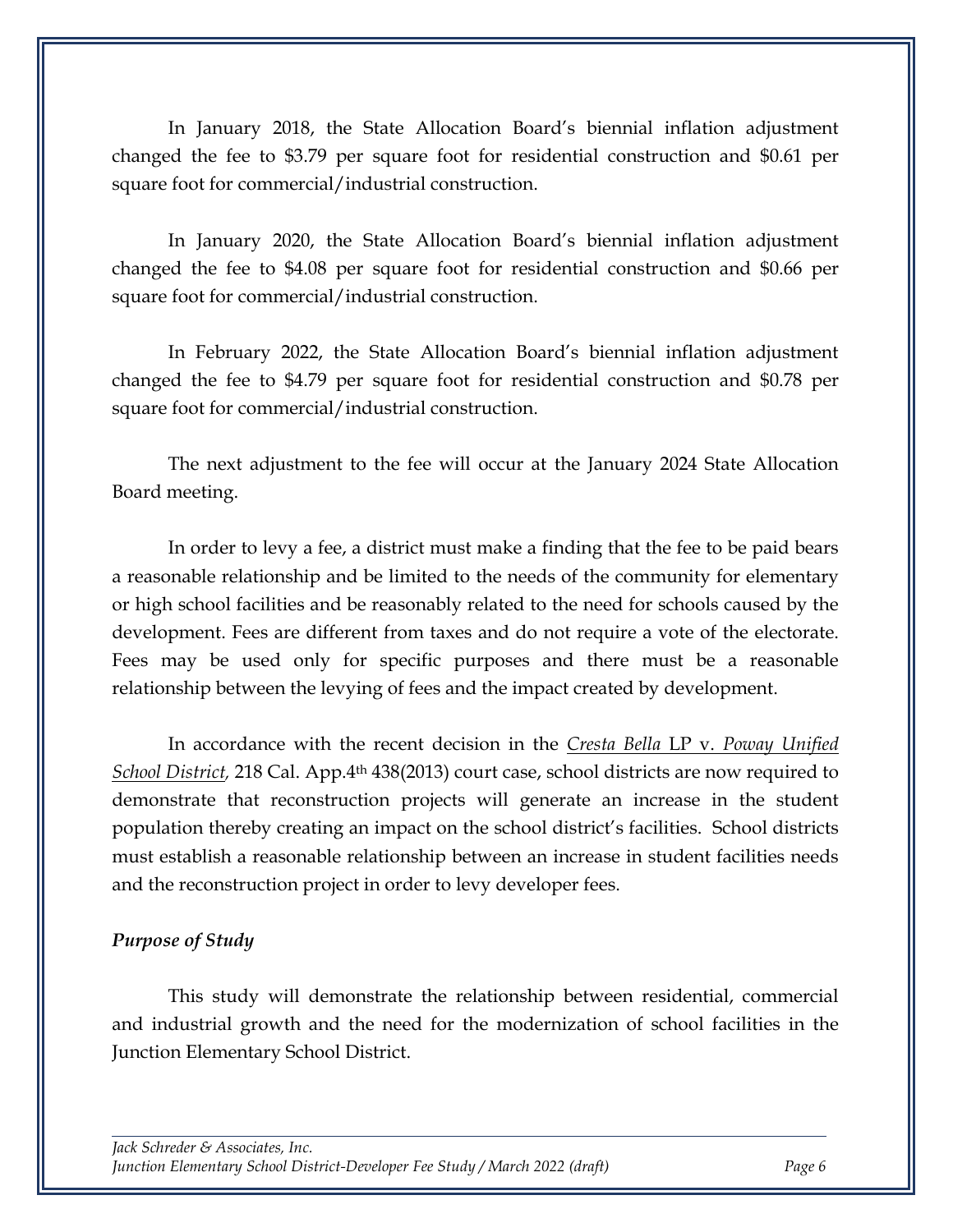### **SECTION I: DEVELOPER FEE JUSTIFICATION**

<span id="page-8-0"></span>Developer fee law requires that before fees can be levied a district must find that justification exists for the fee. Government Code Section 66001 (g) states that a fee shall not include the costs attributable to existing deficiencies in public facilities, but may include the costs attributable to the increased demand for public facilities reasonably related to the development project in order to refurbish existing facilities to maintain the existing level of service or achieve an adopted level of service that is consistent with a general plan. This section of the study will show that justification does exist for levying developer fees in the Junction Elementary School District.

#### <span id="page-8-1"></span>**Facilities Capacity**

The District's capacity is adequate to house the District's current student population. Facility needs exist regardless of the availability of capacity to house student enrollments, inclusive of student enrollment generated from new development. New students generated from future development will create a burden on existing school facilities. Capital improvements, including upgrades or the replacement of existing facilities with new facilities for their continued long-term use, are necessary to adequately house future enrollment growth at all school levels.

The District's current total student capacity will diminish over time if the District does not modernize its facilities. Without modernization of aging buildings, some facilities will become unavailable, which will decrease the District's total student capacity. New development in the District necessitates that modernization occur in order to continue to have available school housing for newly generated students. As part of these modernization efforts, the District plans to modernize existing schools and to replace some of its existing schools with new buildings on the same site as the existing schools become old, inadequate, and pose health and safety challenges.

#### <span id="page-8-2"></span>**Modernization and Reconstruction**

Extending the useful life of a school is a cost effective and prudent way to house students generated from future development. The state of California recognizes the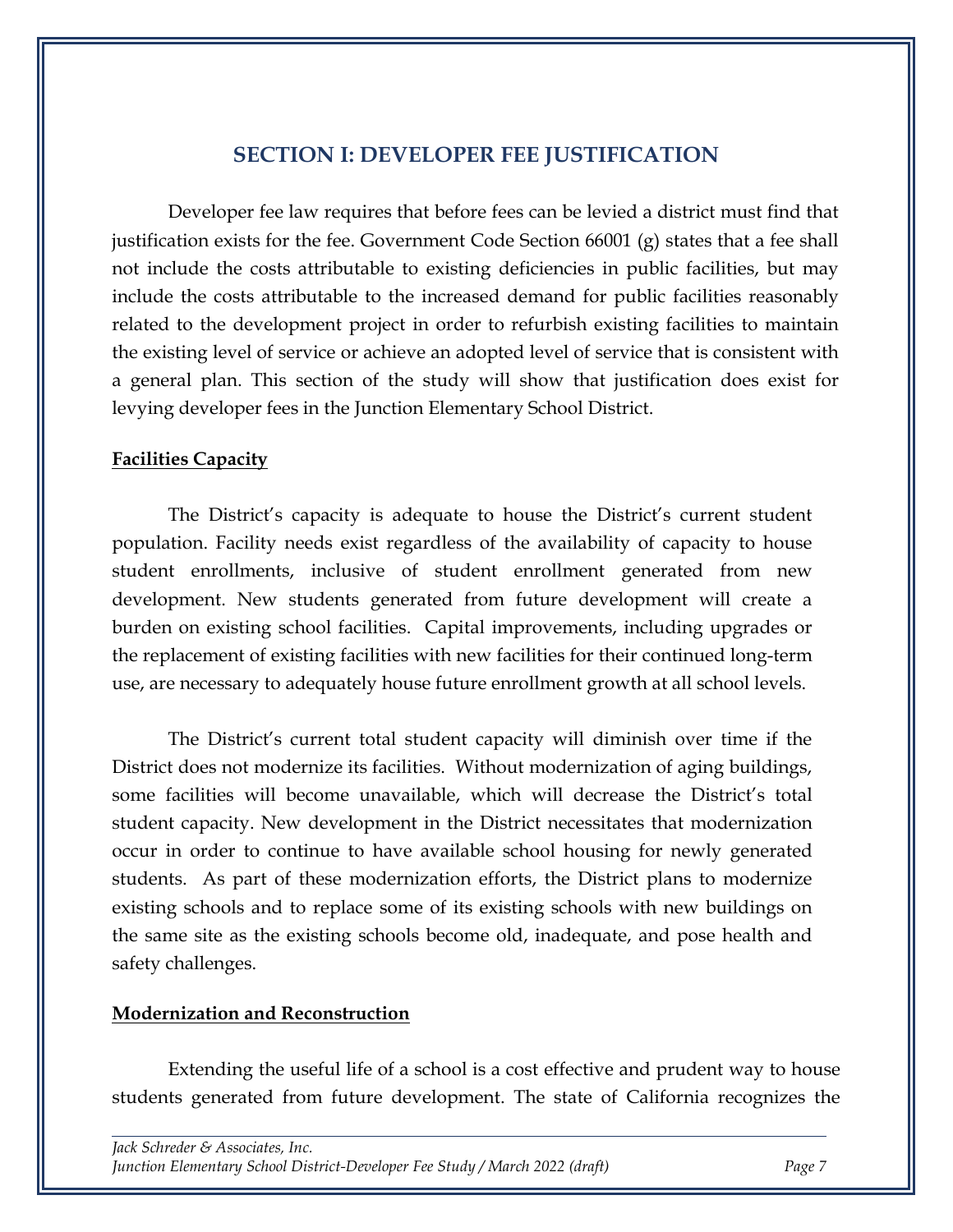need to extend the life of existing schools and provides modernization funding through the State School Facility Program. For the purpose of this report, modernization and reconstruction are used interchangeably since many of the improvements are common to both programs. Developer fees may not be used for regular maintenance, routine repair of school buildings and facilities or deferred maintenance. The District plans to xxxxxxxxxxxxxxxxxxxxxxxxxxxxxxxxxxxxxxxxxxxxxxxxxx with developer fees. In addition, due to the recent universal transitional kindergarten requirement, the District is in the process of determining if retrofitting of existing classrooms to meet Title 5 requirements or if additional transitional kindergarten classrooms will be required to house transitional kindergarten students. If additional transitional kindergarten classrooms are required, developer fees may assist with funding those classrooms. Projects will be funded as developer fee revenue is generated. The authorization to justify modernization and reconstruction of school facilities and extend the useful life of existing schools is contained in Education Code Section 17620 and Government Code Section 66001 (g). School districts are permitted to modernize or replace existing or build new school facilities with developer fees as justified by this Study.

#### <span id="page-9-0"></span>**Modernization Need**

As new students are generated by new development, the need to increase the useful life of school facilities will be necessary. In order to calculate the District's estimated modernization need generated by students from new development, it is necessary to determine the following factors: the number of units included in proposed developments, the District student yield factor, and the per pupil cost to modernize facilities.

#### Potential Development

The Junction Elementary School District is located within the Shasta County planning jurisdiction. The Planning Department was contacted regarding projected development. According to the Shasta County Planning development is expected to continue at about the same rate as the previous five years. According to developer fee records, an average of 13 new or expanded residential units were constructed per year for the previous five years. An estimated 325 (13  $\times$  25) new or expanded residential units may be constructed within District boundaries in the next 25 years.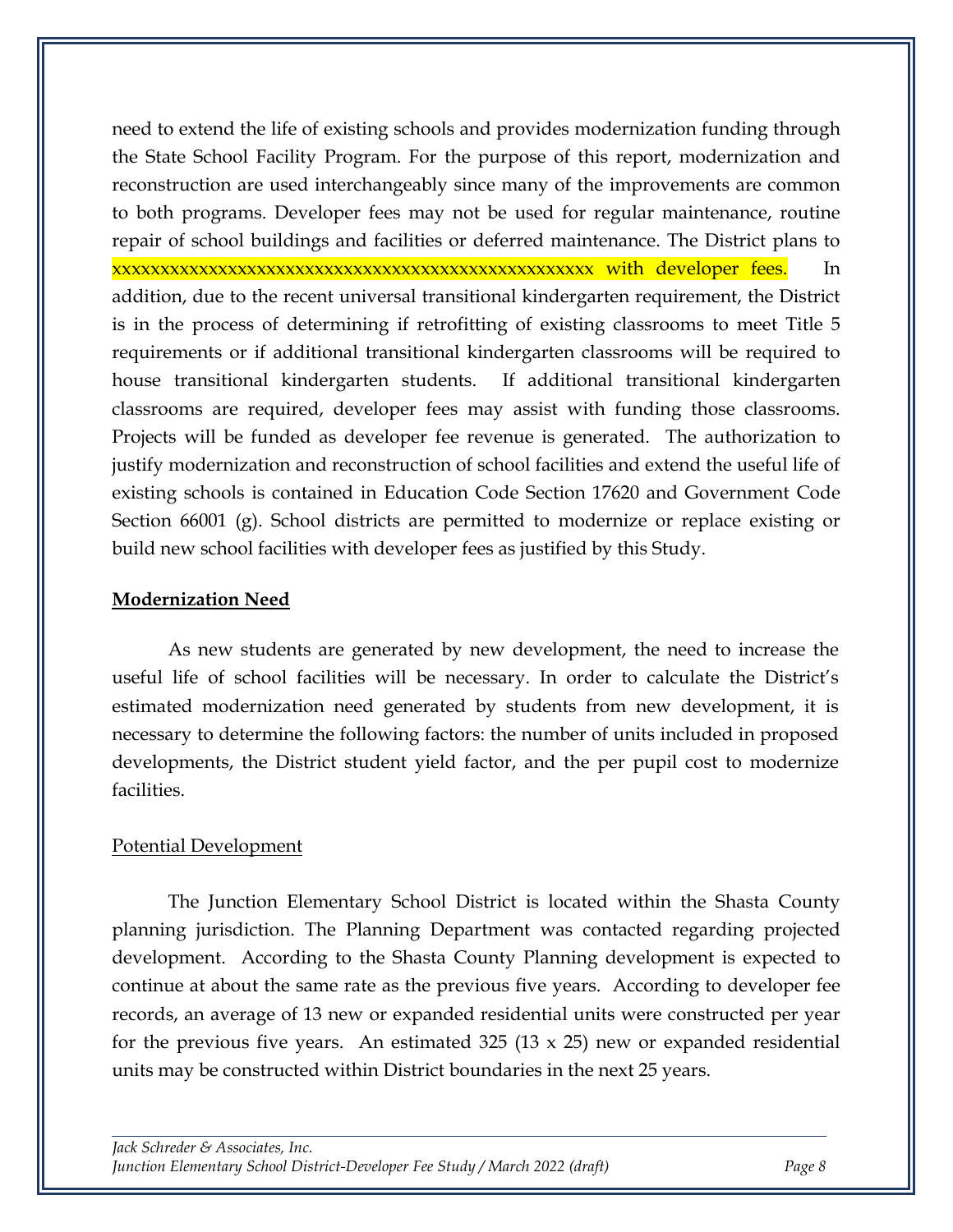The School Facility Program allows districts to apply for modernization funding for classrooms over 25 (permanent) or 25 years (portable), meaning that school facilities are presumed to be eligible for, and therefore need, modernization after that time period. It is therefore generally presumed that school facilities have a useful life span of 25 years before modernization is needed in order to maintain the same level of service as previously existed. The same would be true for modernization of buildings 25 years after their initial modernization. In some cases, these older buildings may need to be closed entirely for the health and safety of students, teachers, staff and other occupants. Aging infrastructure and building problems can profoundly impact a school's ability to safely remain in service and to continue delivering the instructional program to students at existing levels of service. Therefore, the District's modernization needs are considered over a 25 year period, and a 25 year projection has been included in the Study when considering the homes that will generate students for the facilities in question. Future development will generate additional students for the District to house. Developer fees generated from future development may be used to modernize or construct facilities to house students from planned future development.

School facilities have a limited usable lifespan, and school districts must consider the lifespan for each facility when planning and determining student housing needs in the future. Residential units will be built at different times over the coming years, and it is difficult to predict when construction on these projects will be complete. Additionally, the homes in these developments may be immediately occupied with families with school-aged children, or they may not be occupied by school-aged children for another five, ten or fifteen years as young people who move in begin starting to have families. Thus, the District must be prepared to house students from new developments for the next several decades.

#### **Student Generation Rate**

In determining the impact of new development, the District is required to show how many students will be generated from the new development. In order to ensure that new development is paying only for the impact of those students that are being generated by new homes and businesses, the student generation rate is applied to the number of new housing units to determine development-related impacts. The student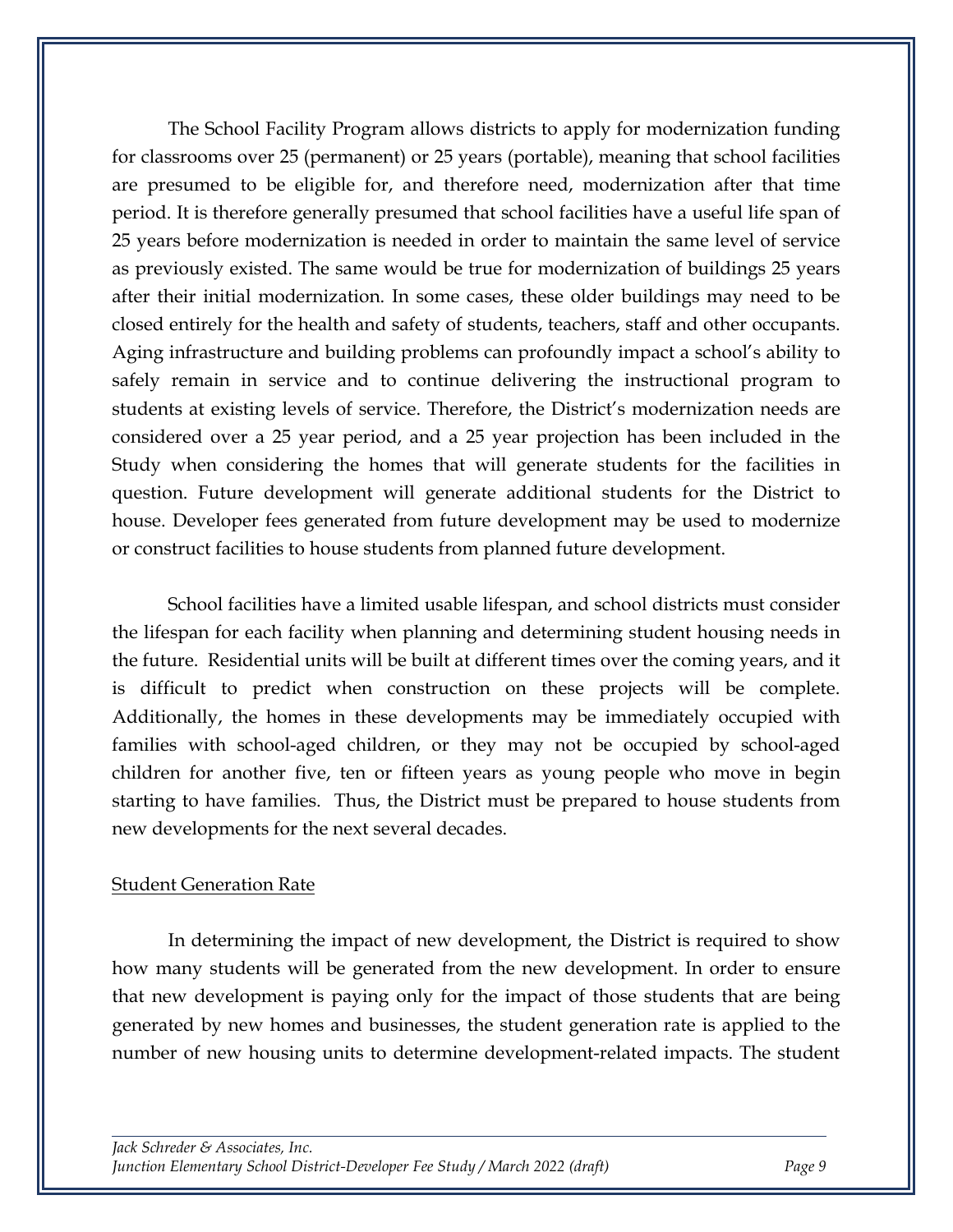generation rate identifies the number of students per housing unit and provides a link between new residential construction projects and projected enrollment.

To identify the number of students anticipated to be generated by new residential development, a student yield factor of .5 has been utilized for the Junction Elementary School District. The yield factor is based on State wide student yield averages calculated by the Office of Public School Construction.

#### Construction Cost

The construction cost per TK-8 pupil is \$51,228. Construction costs are based on information provided by California Department of Education and research completed by Jack Schreder & Associates. Appendix A includes the cost per student calculations. Table 1 shows the weighted average to construct facilities per TK-8 pupil.

<span id="page-11-0"></span>

|             | Table 1:                                                                                                 |
|-------------|----------------------------------------------------------------------------------------------------------|
|             | <b>Construction Costs</b>                                                                                |
| Grade Level | <b>Construction Costs</b>                                                                                |
| $TK-6$      | \$49,425                                                                                                 |
| $7 - 8$     | \$58,440                                                                                                 |
|             | Weighted Average<br>$$49,425 \times 8 = $395,400$<br>$$58,440 \times 2 = $116,880$<br>Total<br>\$512,280 |
|             | Average = $$512,280/10 = $51,228$                                                                        |

*Source: California Department of Education, Jack Schreder & Associates.*

#### Modernization Cost

The cost to modernize facilities is 41.1 percent of new construction costs. The percentage is based on the comparison of the State per pupil modernization grant

*Jack Schreder & Associates, Inc. Junction Elementary School District-Developer Fee Study / March 2022 (draft) Page 10*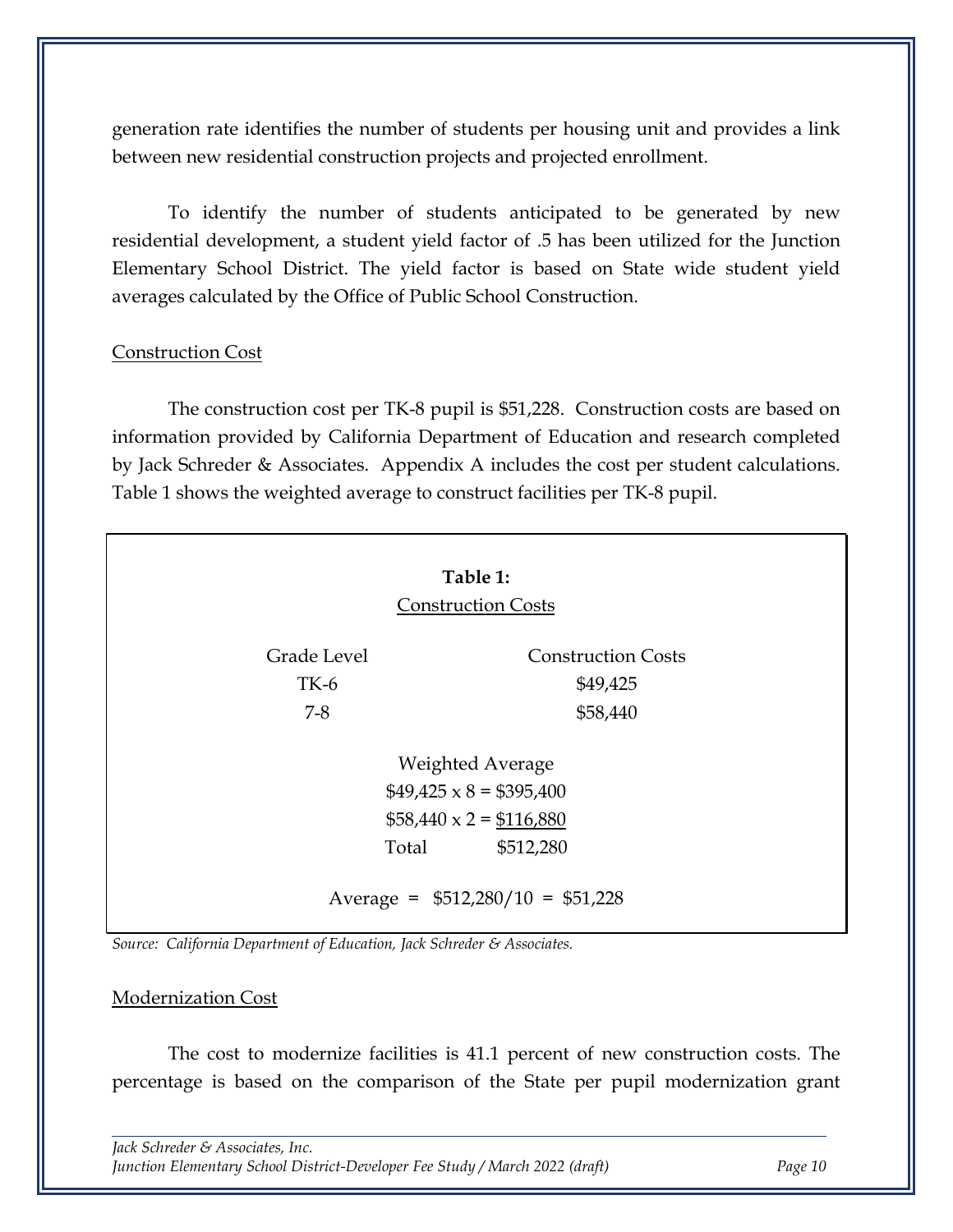(including 3% for Americans with Disabilities and Fire, Life Safety improvements) and the State per pupil new construction grant. For example, the State provides \$14,623 per TK-6 pupil to construct new facilities and \$5,568 to modernize facilities, which is 38.1 percent (\$5,568 / \$14,623) of the new construction grant amount. In addition, the State provides a minimum of three percent for ADA/FLS improvements which are required by the Department of State Architect's (DSA) office. Based on the per pupil grant amounts and the ADA/FLS costs, the estimated cost to modernize facilities is 41.1 percent of the cost to construct facilities. The School Facility Program per pupil grant amounts are included in Appendix B.

The construction cost per TK-8 pupil is \$51,228 and is outlined in Table 1. Therefore, the per pupil cost to modernize facilities per TK-8 pupil is \$21,055 (\$51,228 x .411).

#### 25 year Modernization Need

<span id="page-12-0"></span>Based on the student generation rate and the projected number of residential units, 163 TK-8 students are projected from proposed new development. The calculation is included in Table 2.

| 1001C                                        |
|----------------------------------------------|
| Projected Students from Proposed Development |

**Table 2:**

| <b>Projected Units</b> | <b>Student</b><br><b>Generation Rate</b> | <b>Projected Students</b> |
|------------------------|------------------------------------------|---------------------------|
| 325                    |                                          | 163                       |

 *Source: Junction Elementary School District, Shasta County Planning Department, Jack Schreder & Associates.*

The District's estimated modernization need generated by students from new residential development is \$3,431,965. The calculation is included in Table 3.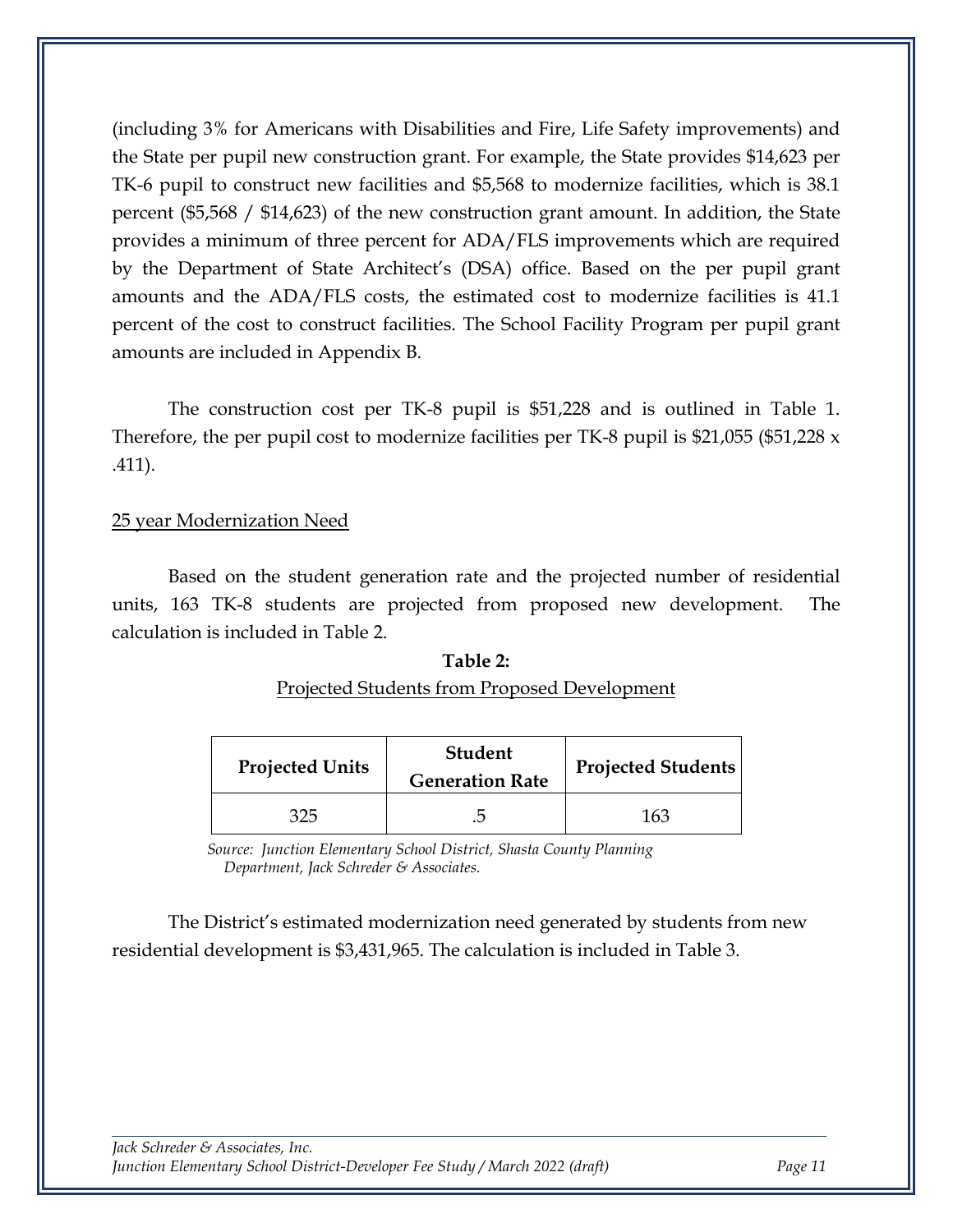<span id="page-13-1"></span>

| Table 3:<br>25 year Modernization Need |             |
|----------------------------------------|-------------|
| Per Pupil Modernization Cost           | \$21,055    |
| <b>Students Generated</b>              | x 163       |
| <b>Modernization Need</b>              | \$3,431,965 |

*Source: Junction Elementary School District, Office of Public School Construction, Jack Schreder & Associates, Shasta County Planning Department.*

#### <span id="page-13-0"></span>**Residential Development and Fee Projections**

To show a reasonable relationship exists between the construction of new housing units and the need for modernized school facilities, it will be shown that residential construction will create a school facility cost impact on the Junction Elementary School District by students generated from new development.

The Junction Elementary School District is located within the Shasta County Planning Jurisdiction. The Planning Department was contacted regarding projected development. According to the Shasta County Planning Department, development is expected to continue at about the same rate as the previous five years. According to developer fee records, an average of 13 new or expanded residential units were constructed per year for the previous five years. According to developer fee records, units average an estimated 2,047 square feet. Based on this information, an estimated 325 (13 x 25) residential units, totaling 665,275 (325 x 2,047) square feet, may be constructed within District boundaries in the next 25 years.

| Table 4:                                        |
|-------------------------------------------------|
| Summary of Projected Residential Square Footage |

<span id="page-13-2"></span>

| <b>Projected Units</b> | Average Square Footage   Total Square Footage |         |
|------------------------|-----------------------------------------------|---------|
| 225                    | 2,047                                         | 665,275 |

 *Source: Junction Elementary School District, Jack Schreder & Associates, Shasta County.*

*Jack Schreder & Associates, Inc. Junction Elementary School District-Developer Fee Study / March 2022 (draft) Page 12*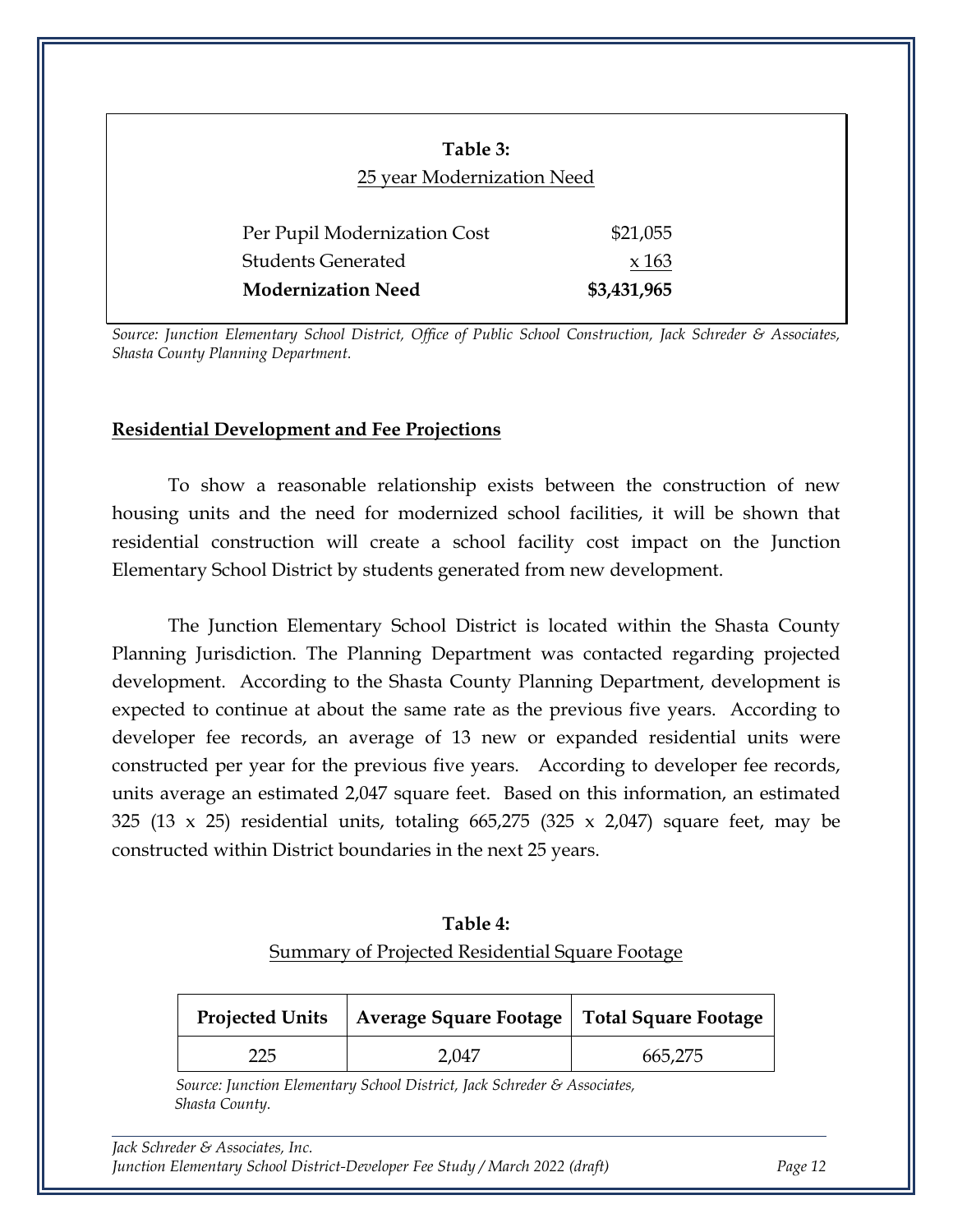Based on the District's modernization need of \$3,431,965 generated by students from residential construction and the total projected residential square footage of 665,275, residential construction will create a facilities cost of \$5.16 per square foot. The calculation is included in Table 5. However, the Level I statutory fee is \$4.79 per square foot and the District has a fee sharing arrangement with the Shasta Union High School District. The High School district collects 40 percent of the fee and the Junction Elementary School District collects 60 percent of the fee. Therefore, the District is justified to collect \$2.87 (60 percent of \$4.79) per square foot of residential construction.

<span id="page-14-2"></span>

|                                   | Table 5:                                                      |                                  |
|-----------------------------------|---------------------------------------------------------------|----------------------------------|
|                                   | Facilities Cost per SF from Proposed Residential Construction |                                  |
| Modernization Need<br>\$3,431,965 | Total Square Footage<br>665,275                               | <b>Facilities Cost</b><br>\$5.16 |

*Source: Junction Elementary School District, Jack Schreder & Associates, Office of Public School Construction.*

#### <span id="page-14-0"></span>**Extent of Mitigation of School Facility Costs Provided by Level I Residential Fees**

Based on development projections, an estimated 665,275 residential square feet may be constructed in the next 25 years. Based on the statutory Level I fee of \$2.87 (60 percent of \$4.79) per square foot, the District is projected to collect \$1,909,339 (\$2.87 x 665,275) in residential developer fees. The \$1,909,339 in total residential Level I fee revenue will cover only 56 percent of the \$3,431,965 in total school facility modernization costs attributable to new residential development over the next 25 years.

#### <span id="page-14-1"></span>**Commercial / Industrial Development and Fee Projections**

In order to levy developer fees on commercial and industrial development, a district must conduct a study to determine the impact of the increased number of employees anticipated to result from commercial and industrial development upon the cost of providing school facilities within the district. For the purposes of making this determination, the [developer fee justification] study shall utilize employee generation estimates that are calculated on either an individual project or categorical basis. Those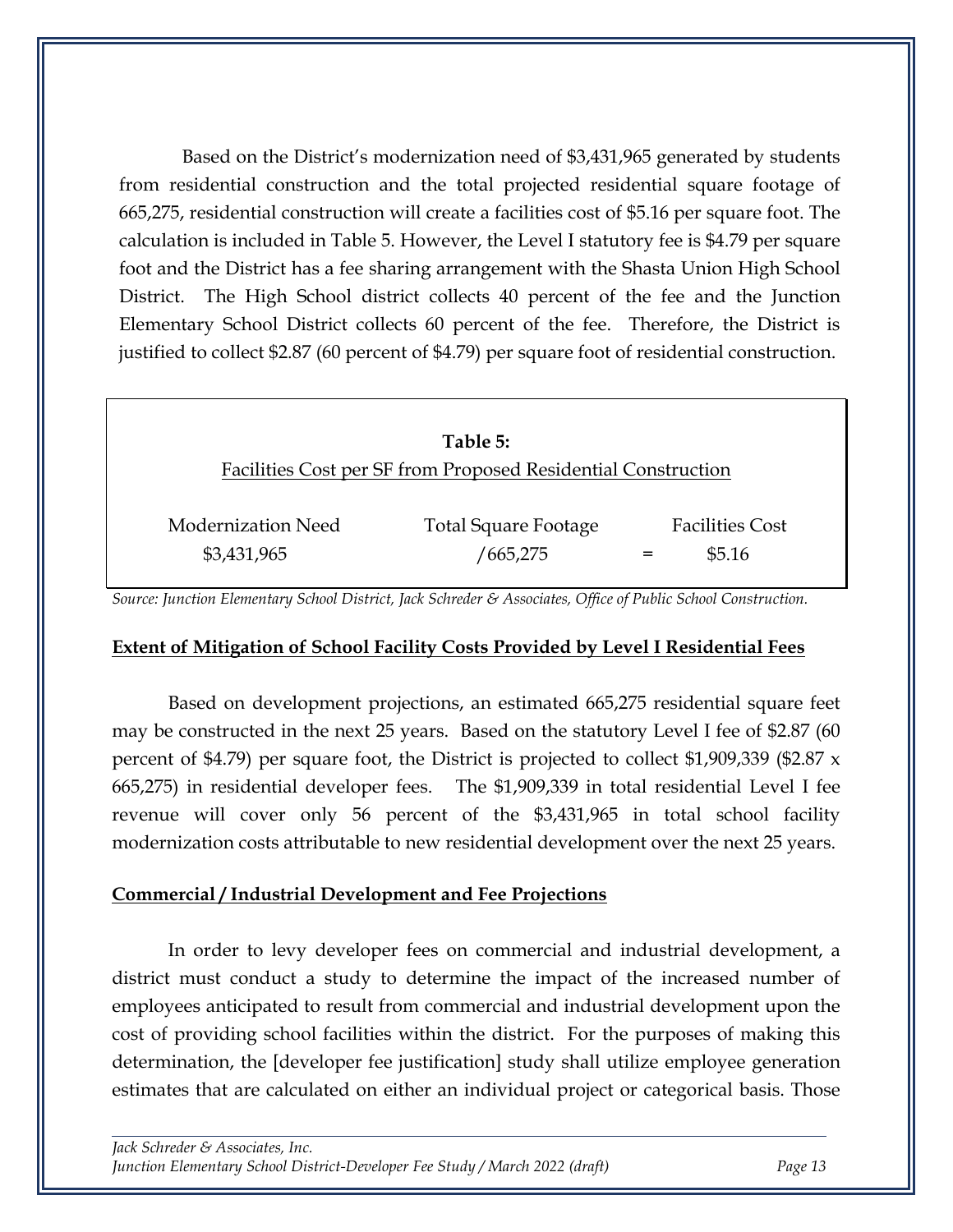employee generation estimates shall be based upon commercial and industrial factors within the district or upon, in whole or part, the applicable employee generation estimates as set forth in the January 1990 edition of "San Diego Traffic Generators," a report of the San Diego Association of Governments. (Education Code Section 17621). The initial study that was completed in January of 1990 (updated annually) identifies the number of employees generated for every 1,000 square feet of floor area for several development categories. These generation factors are shown in Table 6.

Table 6 indicates the number of employees generated for every 1,000 square feet of new commercial and industrial development and the number of District households generated for every employee in 12 categories of commercial and industrial development. The number of District households is calculated by adjusting the number of employees for the percentage of employees that live in the District and are heads of households. School facility costs for development projects not included on the list may be estimated by using the closest employee per 1,000 square feet ratio available for the proposed development.

In addition, an adjustment in the formula is necessary so that students moving into new residential units that have paid residential fees are not counted in the commercial/industrial fee calculation. Forty percent of all employees in the District live in existing housing units. The forty percent adjustment eliminates double counting the impact. This adjustment is shown in the worksheets in Appendix C and in Table 6.

These adjustment factors are based on surveys of commercial and industrial employees in school districts similar to the District. When these figures are compared to the cost to house students, it can be shown that each square foot of commercial and industrial development creates a cost impact greater than the maximum fee, with the exception of mini storage. The data in Table 7 is based on the per student costs shown in Table 1. These figures are multiplied by the student yield factor to determine the number of students generated per square foot of commercial and industrial development. To determine the school facilities square foot impact of commercial and industrial development shown in Table 7, the students per square foot are multiplied by the cost of providing school facilities.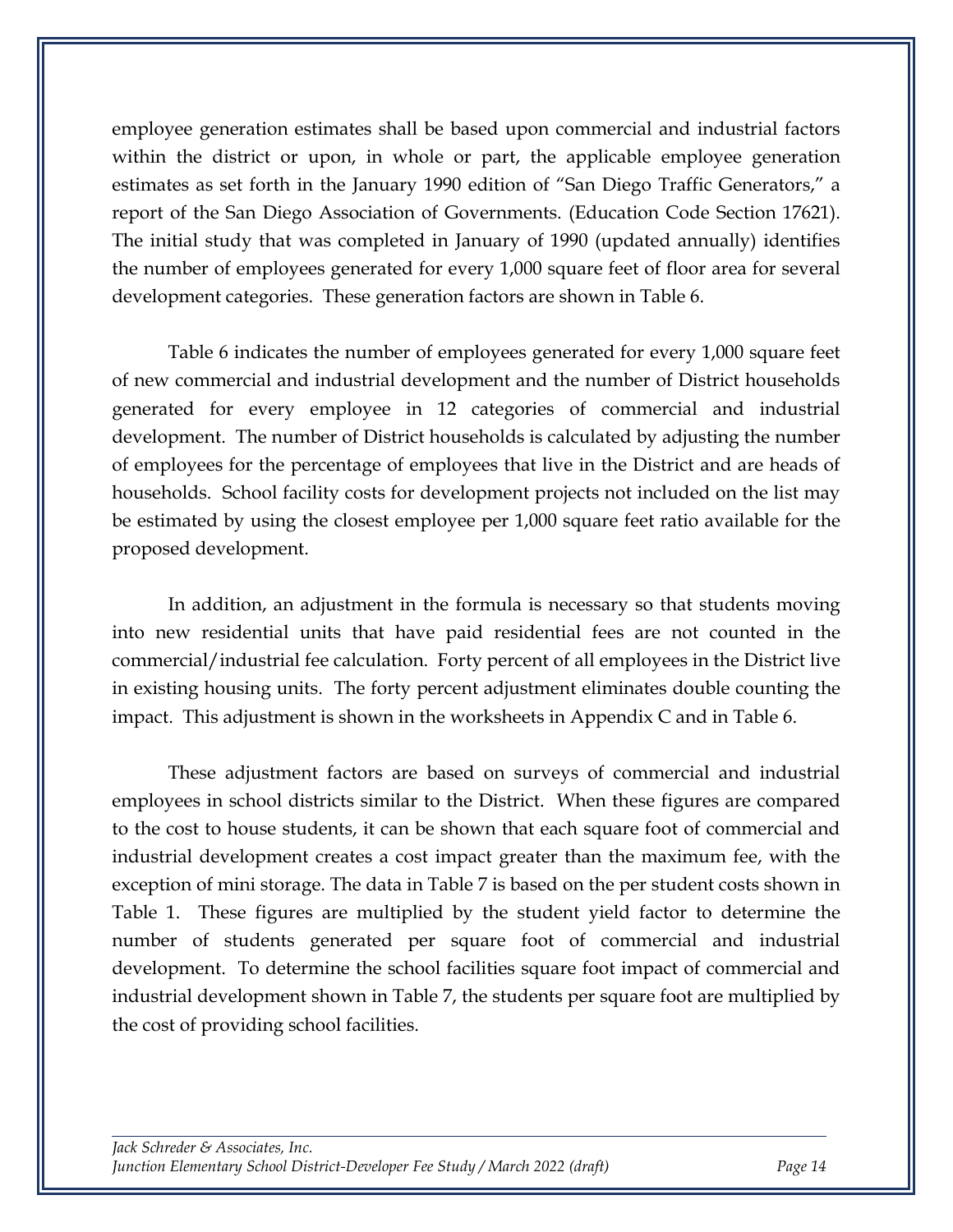<span id="page-16-0"></span>

|                                                     | Table 6:     |                    |               |                               |
|-----------------------------------------------------|--------------|--------------------|---------------|-------------------------------|
| <b>Commercial and Industrial Generation Factors</b> |              |                    |               |                               |
|                                                     |              |                    |               |                               |
| Type of                                             | *Employees   | **Dist HH % Emp in |               | Adj.%Emp                      |
| Development                                         | per 1,000 sf |                    |               | Per Emp. Exist HH Dist HH/Emp |
| <b>Medical Offices</b>                              | 4.27         | $\cdot$ .2         | $.4\,$        | .08                           |
| Corporate Offices                                   | 2.68         | $\cdot$ .2         | $\cdot$       | .08                           |
| <b>Commercial Offices</b>                           | 4.78         | $\cdot$ .2         | $\mathcal{A}$ | .08                           |
| Lodging                                             | 1.55         | .3                 | $\mathcal{A}$ | .12                           |
| Scientific R&D                                      | 3.04         | $\cdot$ .2         | $\cdot$       | .08                           |
| <b>Industrial Parks</b>                             | 1.68         | $\cdot$ .2         | $\mathcal{A}$ | .08                           |
| <b>Industrial/Business Parks</b>                    | 2.21         | $\cdot$ .2         | $.4\,$        | .08                           |
| Neighborhood Shopping Centers                       | 3.62         | .3                 | $.4\,$        | .12                           |
| <b>Community Shopping Centers</b>                   | 1.09         | .3                 | $\cdot$       | .12                           |
| <b>Banks</b>                                        | 2.82         | .3                 | $\cdot$       | .12                           |
| Mini-Storage                                        | .06          | $\cdot$ .2         | $\cdot$       | .08                           |
| Agriculture                                         | .31          | .5                 | .4            | .20                           |

*\* Source: San Diego Association of Governments.*

*\*\* Source: Jack Schreder and Associates. Original Research.*

<span id="page-16-1"></span>

| Table 7:<br>Commercial and Industrial Facilities Cost Impact |             |  |
|--------------------------------------------------------------|-------------|--|
|                                                              |             |  |
| Development                                                  | Per Sq. Ft. |  |
| <b>Medical Offices</b>                                       | \$3.60      |  |
| Corporate Offices                                            | \$2.26      |  |
| <b>Commercial Offices</b>                                    | \$4.03      |  |
| Lodging                                                      | \$1.96      |  |
| Scientific R&D                                               | \$2.56      |  |
| <b>Industrial/Business Parks</b>                             | \$1.41      |  |
| Industrial/Com Park                                          | \$1.86      |  |
| <b>Commercial Shopping Centers</b>                           | \$4.57      |  |
| <b>Community Shopping Centers</b>                            | \$1.38      |  |
| <b>Banks</b>                                                 | \$3.56      |  |
| Mini-Storage                                                 | \$0.05      |  |
| Agriculture                                                  | \$0.65      |  |

*\*Sources: San Diego Association of Governments and Jack Schreder and Associates, Original Research.*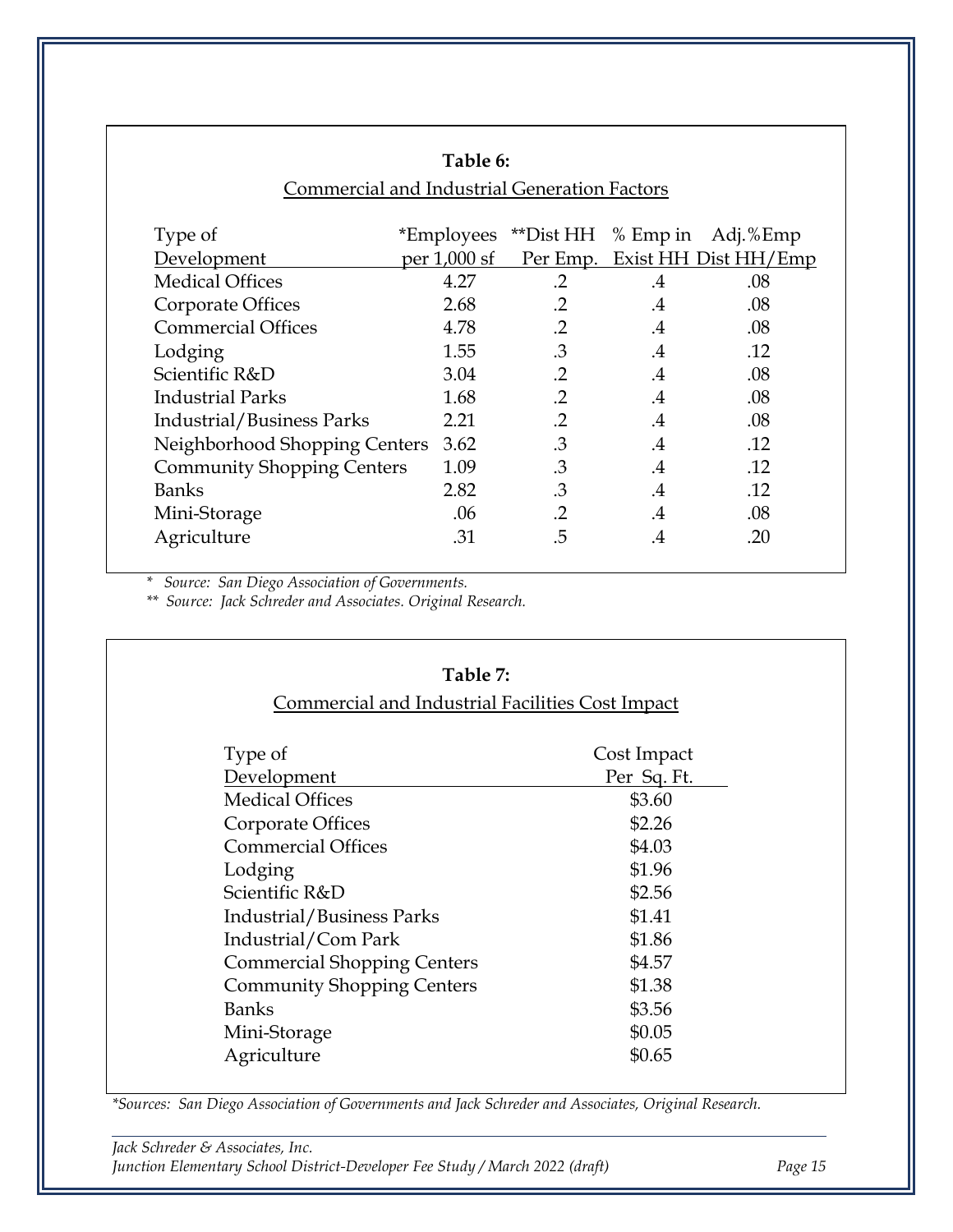Table 7 shows that all types of commercial and industrial development will create a square foot cost justifying a commercial/industrial fee. Thus, a reasonable relationship between commercial and industrial development and the impact on the District is shown. Based on this relationship, the levying of commercial and industrial developer fees is justified in the District.

### <span id="page-17-0"></span>**Extent of Mitigation of School Facility Costs Provided by Level I Commercial/Industrial Fees**

Each square foot of commercial and industrial development creates a school facility cost ranging from \$0.05 to \$4.57 per square foot. The cost per square foot of commercial/industrial construction exceeds the District's share of the Level I commercial fee of \$0.47 (60 percent of \$0.78) in all categories of construction, with the exception of mini storage. Mini storage should be collected at \$0.05 per square foot of construction. Therefore, the District is justified to collect \$0.47 (60 percent of \$0.78) per square foot of commercial/industrial construction.

#### <span id="page-17-1"></span>**Summary**

The cost impact on the District imposed by new students to be generated from new or expanded residential, commercial, and industrial development is greater than the maximum allowable fees. Each square foot of residential development creates a school facility cost of \$5.16 per square foot. Each square foot of commercial and industrial development creates a school facility cost ranging from \$0.05 to \$4.57 per square foot. The cost to provide additional school facilities exceeds the amount of residential and commercial/industrial fees to be generated directly and indirectly by residential construction. However, the District currently has a Level I Fee Sharing Agreement with the Shasta Union High School District. The High School District collects 40 percent of the Level I fee and the Elementary School District collect 60 percent of the fee. Therefore, the Junction Elementary School District is justified to collect \$2.87 (60 percent of \$4.79) per square foot of residential construction and \$0.47 (60 percent of \$0.78) per square foot of commercial/industrial construction, with the exception of mini storage. The mini storage category of construction should be collected at the rate of \$0.05 per square foot.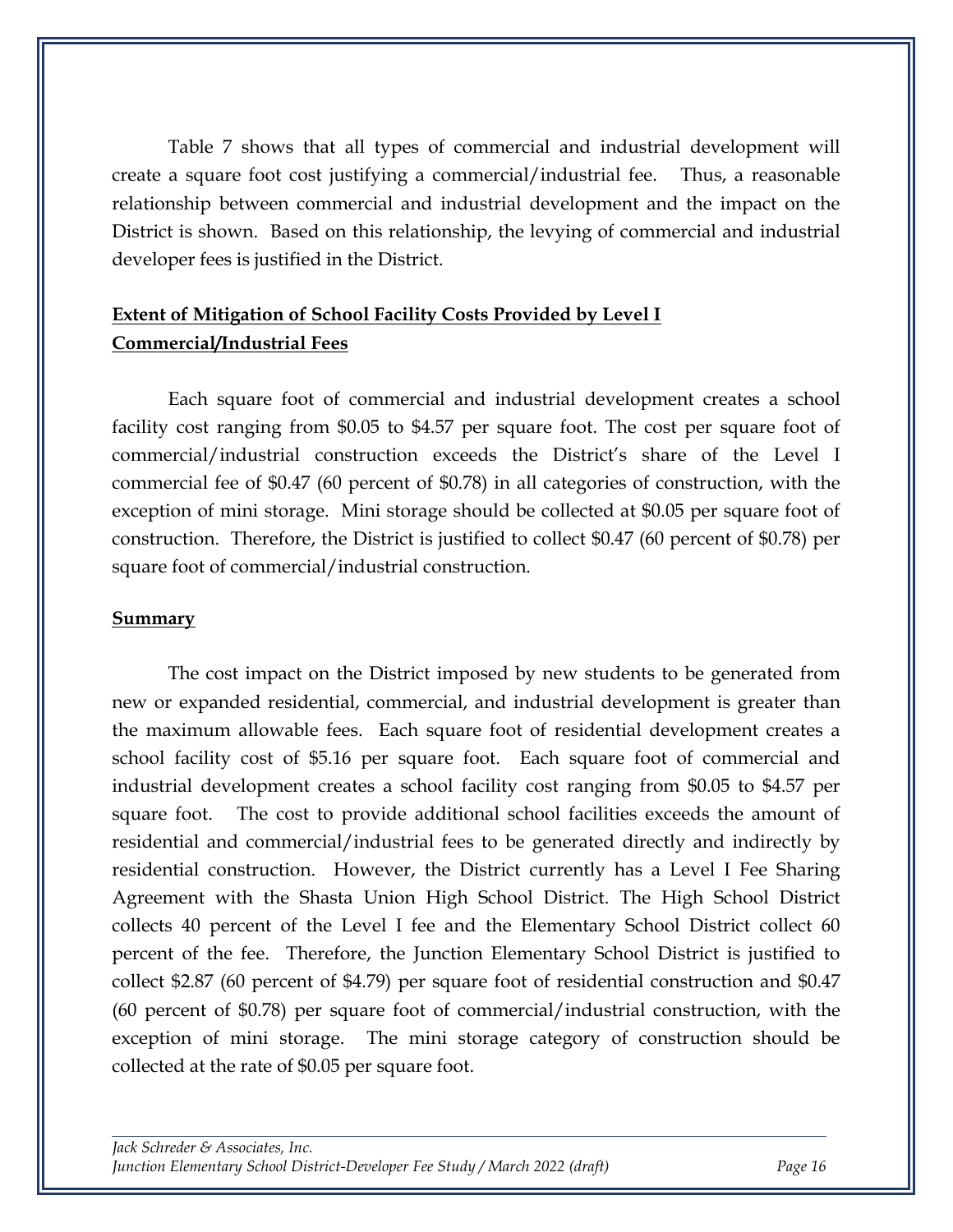### <span id="page-18-0"></span>**SECTION II: BACKGROUND OF DEVELOPER FEE LEGISLATION**

Initially, the allowable developer fee was limited by Government Code Section 65995 to \$1.50 per square foot of covered or enclosed space for residential development and \$0.25 per square foot of covered or enclosed space of commercial or industrial development. The Level I fee that can be levied is adjusted every two years, according to the inflation rate as listed by the state-wide index for Class B construction set by the State Allocation Board. In February of 2022, the State Allocation Board changed the Level I fee to \$4.79 per square foot of residential construction and \$0.78 per square foot of commercial and industrial construction.

The fees collected are to be used by the school district for the construction or modernization of school facilities and may be used by the district to pay bonds, notes, loans, leases or other installment agreements for temporary as well as permanent facilities.

Assembly Bill 3228 (Chapter 1602/Statutes of 1990) added Government Code Section 66016 requiring districts adopting or increasing any fee to first hold a public hearing as part of a regularly scheduled meeting and publish notice of this meeting twice, with the first notice published at least ten days prior to the meeting.

Assembly Bill 3980 (Chapter 418/Statutes of 1988) added Government Code Section 66006 to require segregation of school facilities fees into a separate capital facilities account or fund and specifies that those fees and the interest earned on those fees can only be expended for the purposes for which they were collected.

Senate Bill 519 (Chapter 1346/Statutes of 1987) added Section 17625 to the Education Code. It provides that a school district can charge a fee on manufactured or mobile homes only in compliance with all of the following:

1. The fee, charge, dedication, or other form of requirement is applied to the initial location, installation, or occupancy of the manufactured home or mobile home within the school district.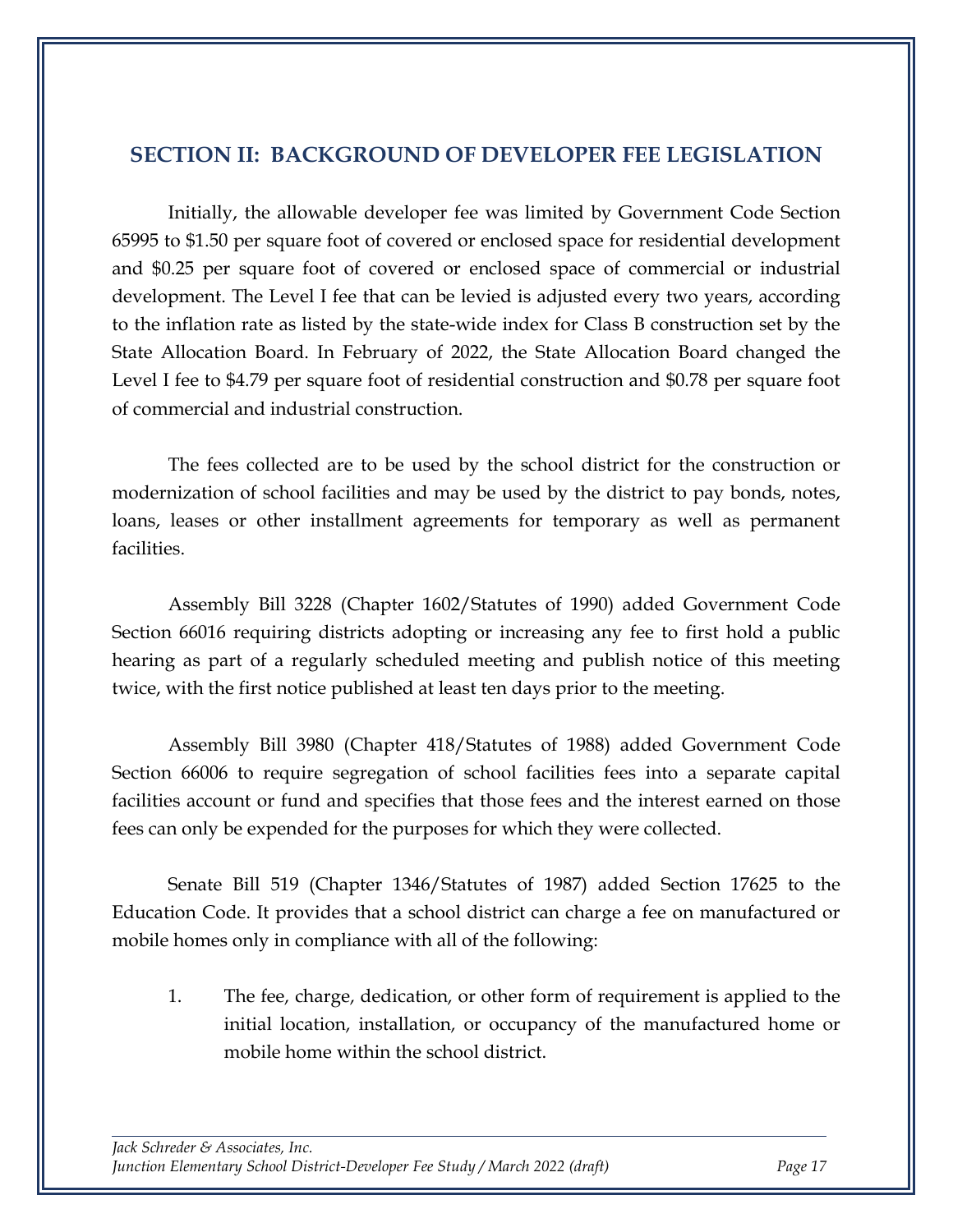- 2. The manufactured home or mobile home is to be located, installed, or occupied on a space or site on which no other manufactured home or mobile home was previously located, installed, or occupied.
- 3. The manufactured home or mobile home is to be located, installed, or occupied on a space in a mobile home park, on which the construction of the pad or foundation system commenced after September 1, 1986.

Senate Bill 1151 (Chapter 1037/Statutes of 1987) concerns agricultural buildings and adds Section 17622 to the Education Code. It provides that no school fee may be imposed and collected on a greenhouse or other space covered or enclosed for agricultural purposes unless the school district has made findings supported by substantial evidence as follows:

- 1. The amount of the fees bears a reasonable relationship and is limited to the needs for school facilities created by the greenhouse or other space covered or enclosed for agricultural purposes.
- 2. The amount of the fee does not exceed the estimated reasonable costs of the school facilities necessitated by the structures as to which the fees are to be collected.
- 3. In determining the amount of the fees, the school district shall consider the relationship between the proposed increase in the number of employees, if any, the size and specific use of the structure, as well as the cost of construction.

In order to levy developer fees, a study is required to assess the impact of new growth and the ability of the local school district to accommodate that growth. The need for new school construction and modernization must be determined along with the costs involved. The sources of revenue need to be evaluated to determine if the district can fund the new construction and modernization. Finally, a relationship between needs and funding raised by the fee must be quantified.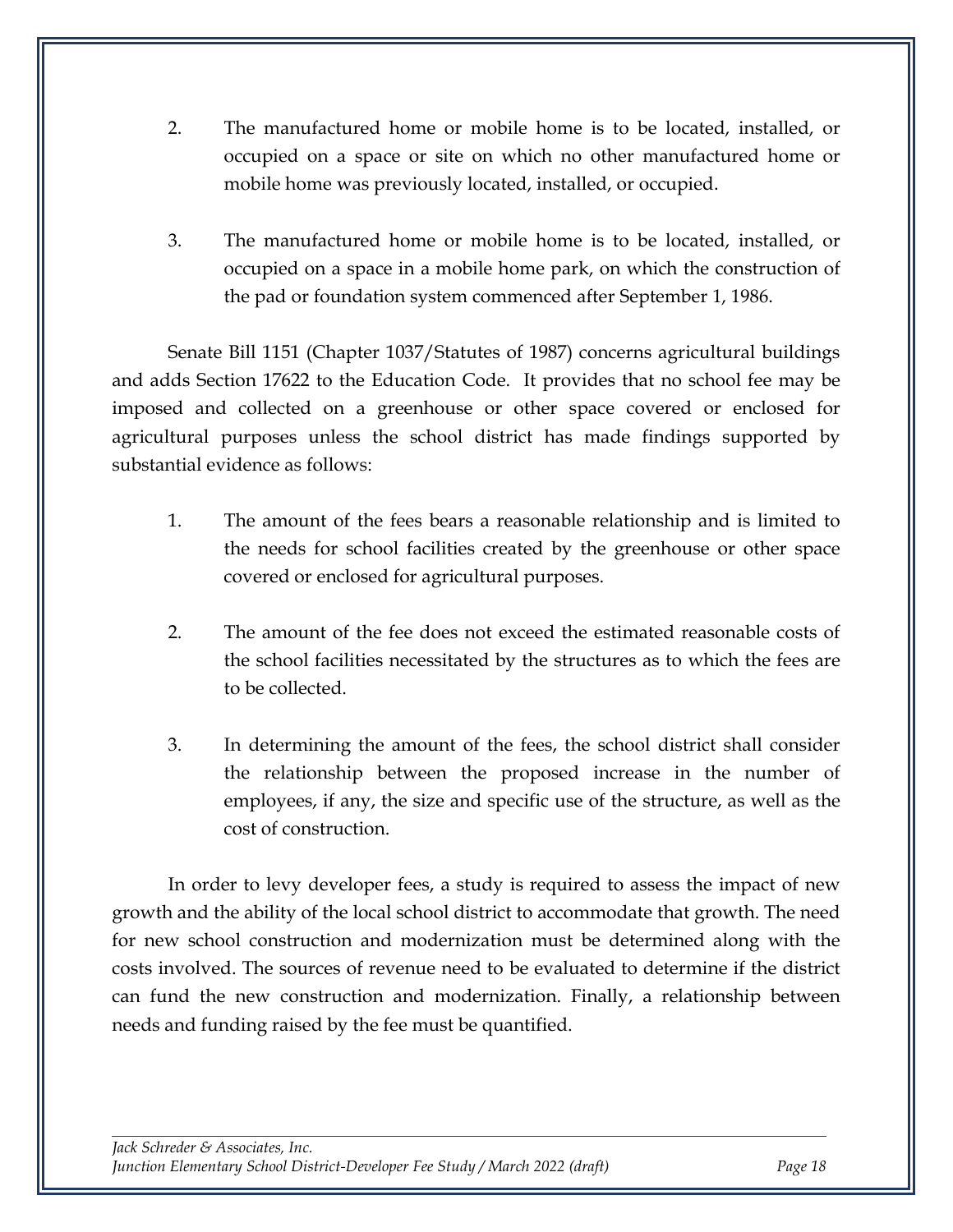Assembly Bill 181 (Chapter 1109/Statutes of 1989) which became effective October 2, 1989, was enacted to clarify several areas of developer fee law. Assembly Bill 181 provisions include the following:

- 1. Exempts residential remodels of less than 500 square feet from fees.
- 2. Prohibits the use of developer fee revenue for routine maintenance and repair, most asbestos work, and deferred maintenance.
- 3. Allows the fees to be used to pay for the cost of performing developer fee justification studies.
- 4. States that fees are to be collected at the time of occupancy, unless the district can justify earlier collection. The fees can be collected at the time the building permit is issued if the district has established a developer fee account and funds have been appropriated for which the district has adopted a proposed construction schedule or plan prior to the issuance of the certificate of occupancy.
- 5. Clarifies that the establishment or increase of fees is not subject to the California Environmental Quality Act.
- 6. Clarifies that the impact of commercial and industrial development may be analyzed by categories of development as well as an individual projectby-project basis. An appeal process for individual projects would be required if analysis was done by categories.
- 7. Changes the frequency of the annual inflation adjustment on the Level I fee to every two years.
- 8. Exempts from fees development used exclusively for religious purposes, private schools, and government-owned development.
- 9. Expands the definition of senior housing, which is limited to the commercial/industrial fee and requires the conversion from senior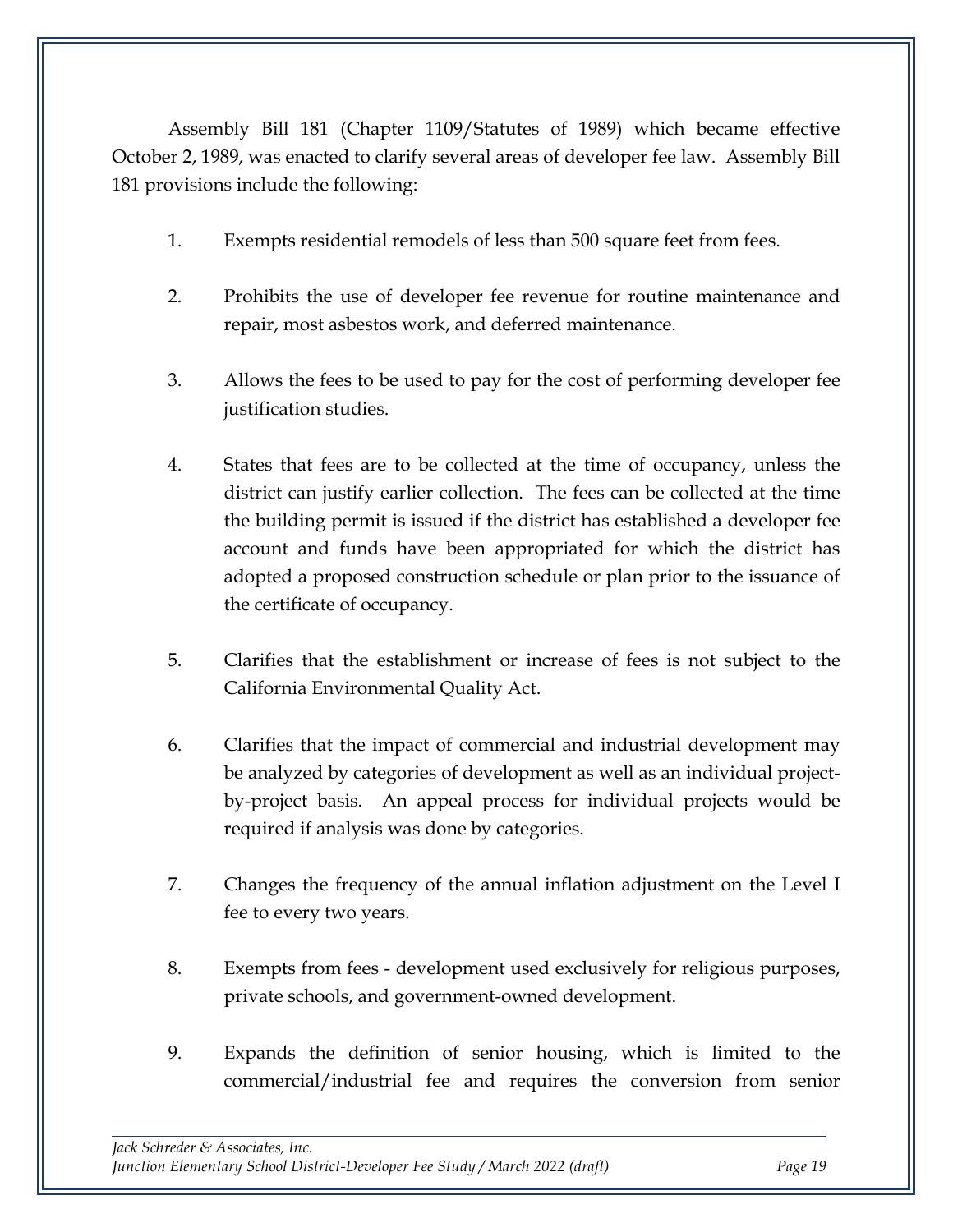housing to be approved by the city/county after notification of the school district.

10. Extends the commercial/industrial fee to mobile home parks limited to older persons.

### **SECTION III: REQUIREMENTS OF AB 1600**

<span id="page-21-0"></span>Assembly Bill 1600 (Chapter 927/Statutes of 1987) adds Section 66000 through 66003 to the Government Code:

Section 66000 defines various terms used in AB 1600:

"Fee" is defined as monetary exaction (except a tax or a special assessment) which is charged by a local agency to the applicant in connection with the approval of a development project for the purpose of defraying all or a portion of the costs of public facilities related to the development project.

"Development project" is defined broadly to mean any project undertaken for purposes of development. This would include residential, commercial, or industrial projects.

"Public facilities" is defined to include public improvements, public services, and community amenities.

Section 66001 (a) sets forth the requirements for establishing, increasing or imposing fees. Local agencies are required to do the following:

- 1. Identify the purpose of the fee.
- 2. Identify the use to which the fee is to be put.
- 3. Determine how there is a reasonable relationship between the fee's use and the type of development project on which the fee is imposed.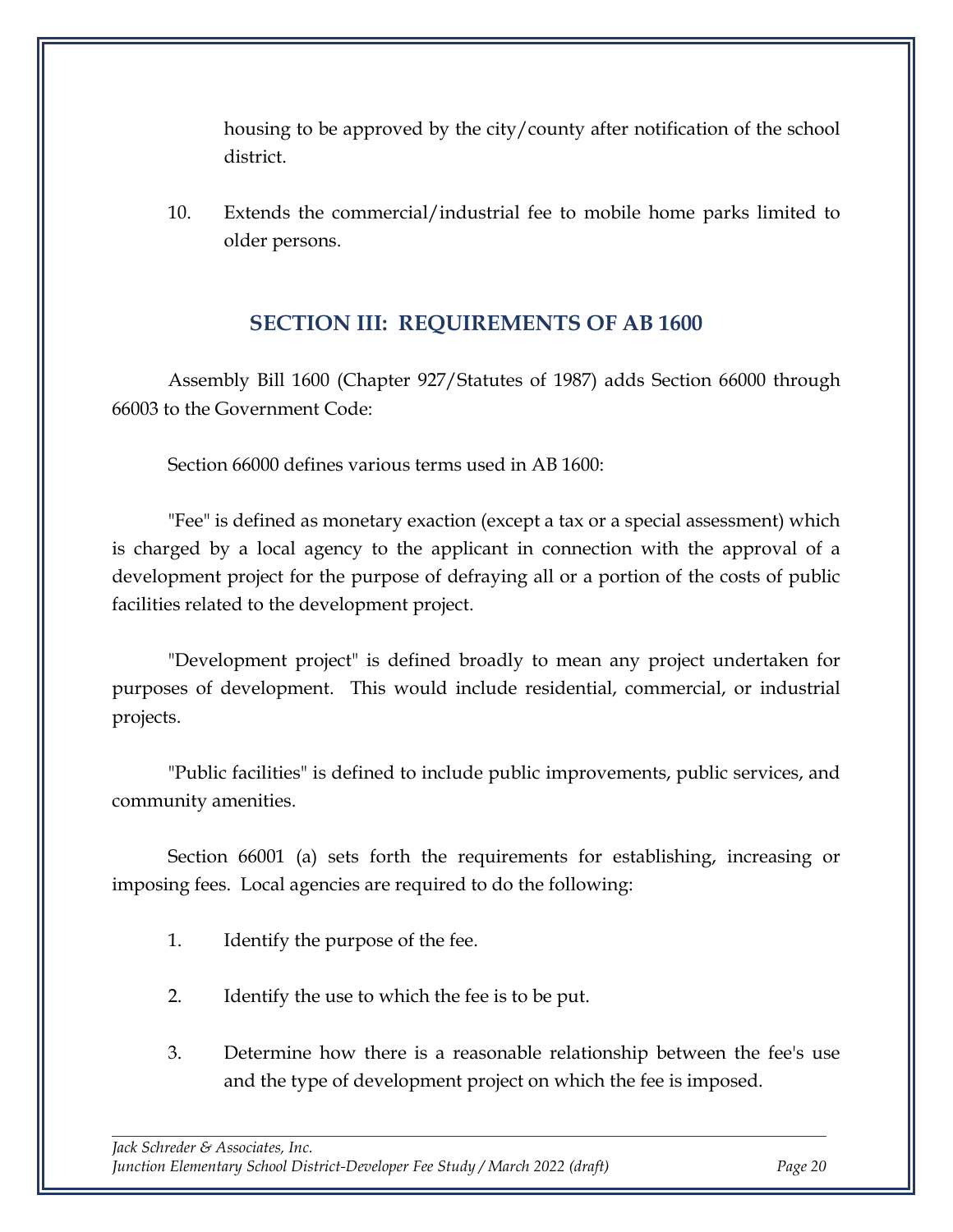4. Determine how there is a reasonable relationship between the need for the public facility and the type of development project on which the fee is imposed.

Section 66001 (c) requires that any fee subject to AB 1600 be deposited in an account established pursuant to Government Code Section 66006. Section 66006 requires that development fees be deposited in a capital facilities account or fund. To avoid any commingling of the fees with other revenues and funds of the local agency, the fees can only be expended for the purpose for which they were collected. Any income earned on the fees should be deposited in the account and expended only for the purposes for which the fee was collected.

Section 66001 (d) as amended by Senate Bill 1693 (Monteith/Statutes of 1996, Chapter 569), requires that for the fifth year following the first deposit into a developer fee fund, and for every five years thereafter, a school district must make certain findings as to such funds. These findings are required regardless of whether the funds are committed or uncommitted. Formerly only remaining unexpended or uncommitted fees were subject to the mandatory findings and potential refund process. Under this section as amended, relating to unexpended fee revenue, two specific findings must be made as a part of the public information required to be formulated and made available to the public. These findings are:

- 1. Identification of all sources and amounts of funding anticipated to provide adequate revenue to complete any incomplete improvements identified pursuant to the requirements of Section 66001 (a)(2).
- 2. A designation of the approximate date upon which the anticipated funding will be received by the school district to complete the identified but as yet, incomplete improvements.

If the two findings are not made, a school district must refund the developer fee revenue on account in the manner provided in Section 66001 (e).

Section 66001 (e) provides that the local agency shall refund to the current record owners of the development project or projects on a prorated basis the unexpended or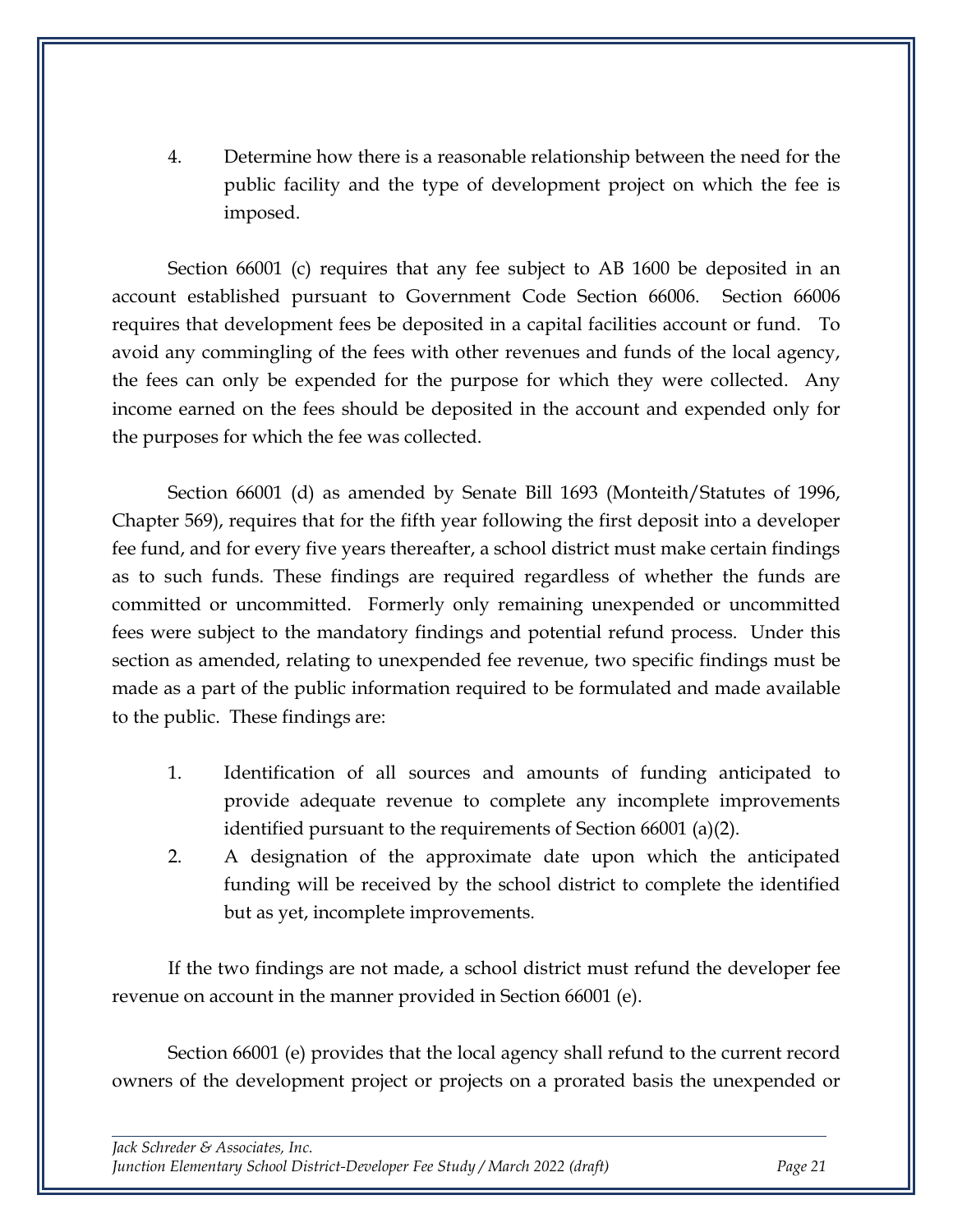uncommitted portion of the fees and any accrued interest for which the local agency is unable to make the findings required by Section 66001 (d) that it still needs the fees.

Section 66002 provides that any local agency which levies a development fee subject to Section 66001 may adopt a capital improvement plan which shall be updated annually and which shall indicate the approximate location, size, time of availability and estimates of cost for all facilities or improvements to be financed by the fees.

#### *Assembly Bill 1600 and the Justification for Levying Developer Fees*

Effective January 1, 1989, Assembly Bill 1600 requires that any school district which establishes, increases or imposes a fee as a condition of approval of development shall make specific findings as follows:

- 1. A cost nexus must be established. A cost nexus means that the amount of the fee cannot exceed the cost of providing adequate school facilities for students generated by development. Essentially, it prohibits a school district from charging a fee greater than their cost to construct or modernize facilities for use by students generated by development.
- 2. A benefit nexus must be established. A benefit nexus is established if the fee is used to construct or modernize school facilities benefiting students to be generated from development projects.
- 3. A burden nexus must be established. A burden nexus is established if a project, by the generation of students, creates a need for additional facilities or a need to modernize existing facilities.

### <span id="page-23-0"></span>**SECTION IV: REVENUE SOURCES FOR FUNDING FACILITIES**

Two general sources exist for funding facility construction and modernization state sources and local sources. The District has considered the following available sources: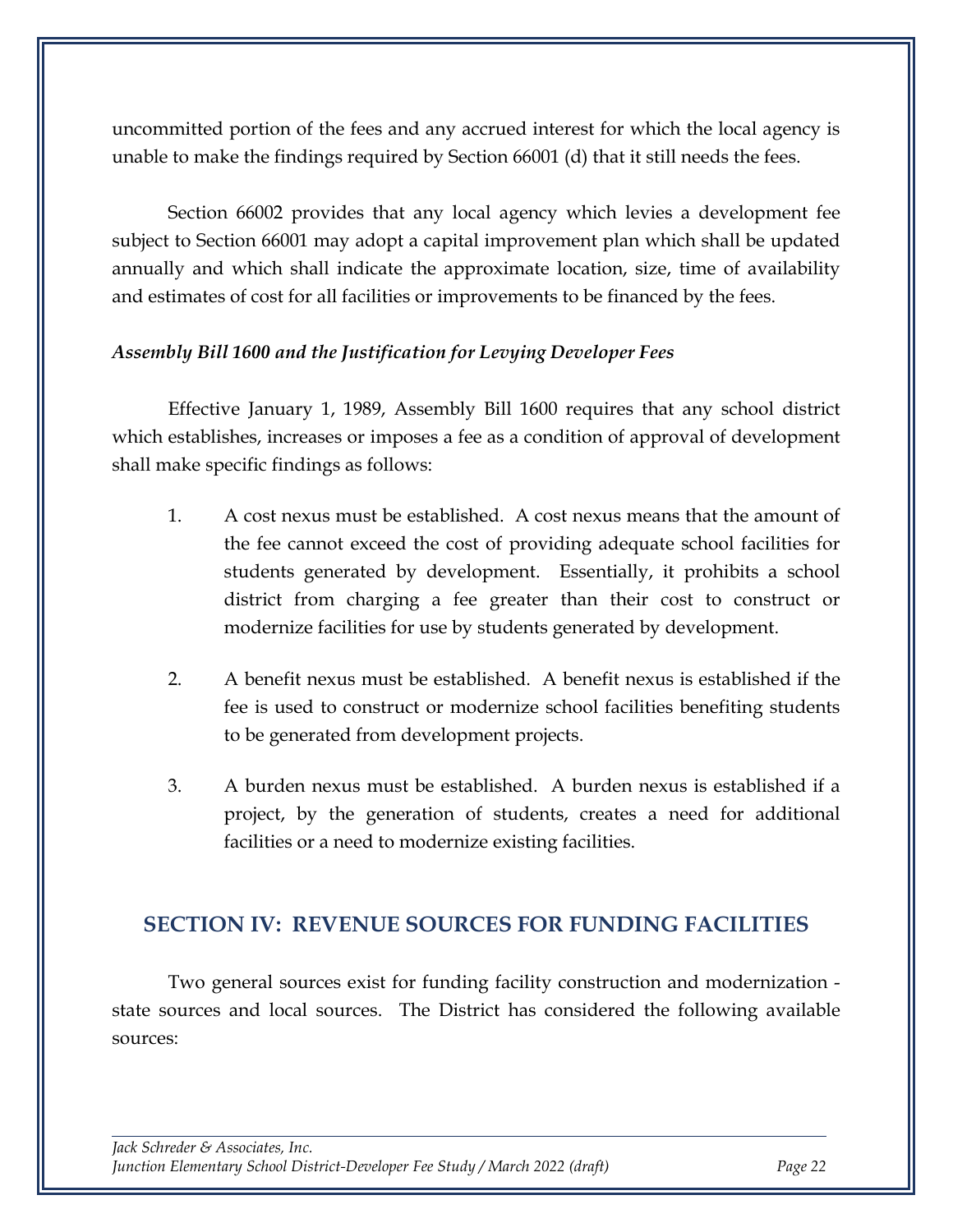### <span id="page-24-0"></span>**State Sources** *State School Facility Program*

Senate Bill 50 reformed the State School Building Lease-Purchase Program in August of 1998. The new program, entitled the School Facility Program, provides funding under a "grant" program once a school district establishes eligibility. Funding required from districts will be a 50/50 match for construction projects and 60/40 (District/State) match for modernization projects. Districts may levy the current statutory developer fee as long as a district can justify collecting that fee. If a district desires to collect more than the statutory fee (Level 2 or Level 3), that district must meet certain requirements outlined in the law, as well as conduct a needs assessment to enable a higher fee to be calculated.

#### <span id="page-24-1"></span>**Local Sources**

#### *Mello-Roos Community Facilities Act*

The Mello-Roos Community Facilities Act of 1982 allows school districts to establish a community facilities district in order to impose a special tax to raise funds to finance the construction of school facilities.

- 1. The voter approved tax levy requires a two-thirds vote by the voters of the proposed Mello-Roos district.
- 4. If a Mello-Roos district is established in an area in which fewer than twelve registered voters reside, the property owners may elect to establish a Mello-Roos district.

#### *General Obligation Bonds*

General Obligation (GO) bonds may be issued by any school district for the purposes of purchasing real property or constructing or purchasing buildings or equipment "of a permanent nature." Because GO bonds are secured by an ad valorem tax levied on all taxable property in the district, their issuance is subject to two-thirds voter approval or 55% majority vote under Proposition 39 in an election. School districts are obligated, in the event of delinquent payments on the part of the property owners, to raise the amount of tax levied against the non-delinquent properties to a level sufficient to pay the principal and interest coming due on the bonds.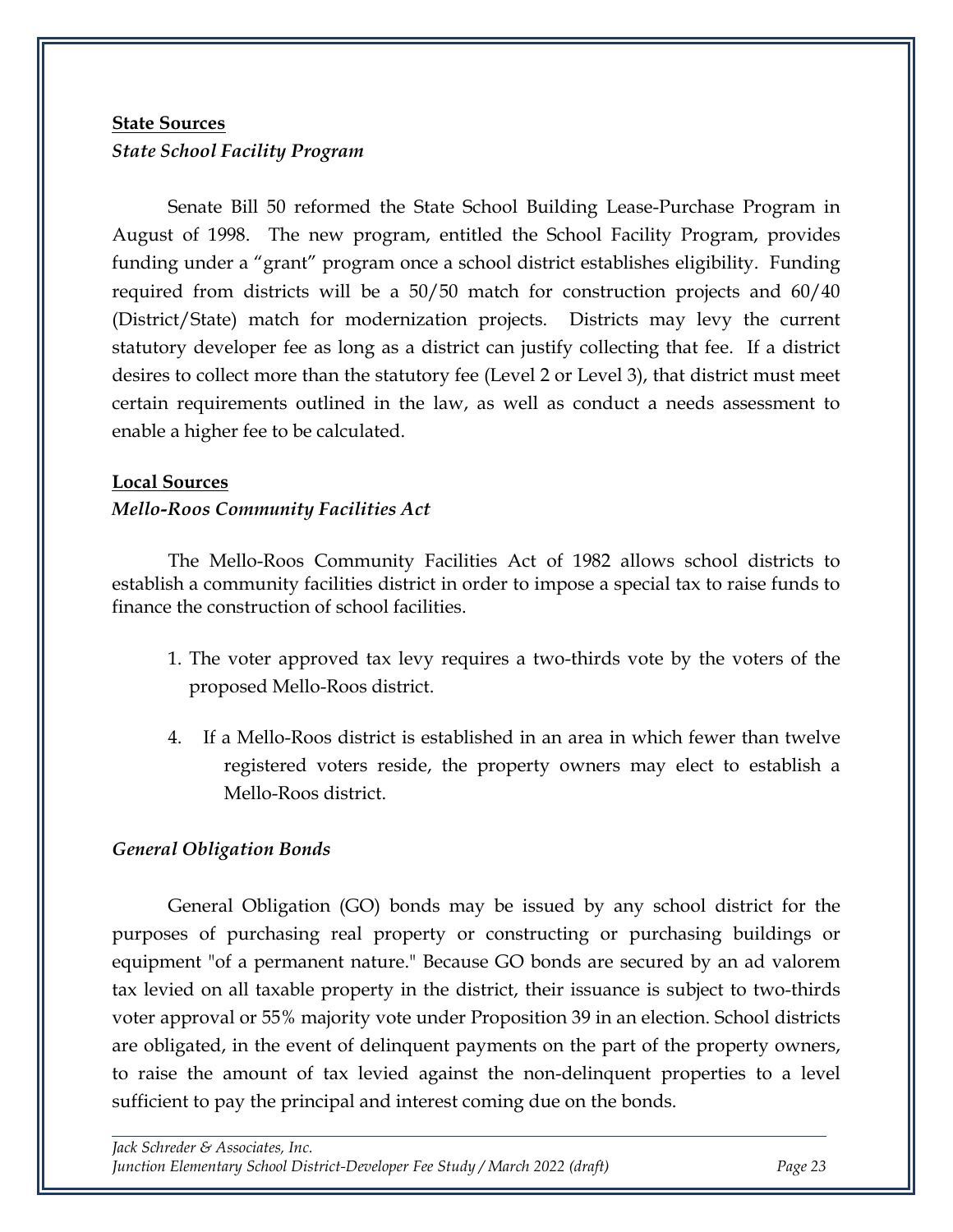The District does not have available bond funds for facility improvements.

#### *Developer Fees*

The District's developer fees are dedicated to the current needs related directly to modernization and replacement of school facilities.

#### *School District General Funds*

The District's general funds are needed by the District to provide for the operation of its instructional program.

#### *Expenditure of Lottery Funds*

Government Code Section 8880.5 states: "It is the intent of this chapter that all funds allocated from the California State Lottery Education Fund shall be used exclusively for the education of pupils and students and no funds shall be spent for acquisition of real property, construction of facilities, financing research, or any other non-instructional purpose."

## <span id="page-25-0"></span>**SECTION V: ESTABLISHING THE COST, BENEFIT AND BURDEN NEXUS**

In accordance with Government Code Section 66001, the District has established a cost nexus and identified the purpose of the fee, established a benefit nexus, and a burden nexus:

#### **Establishment of a Cost Nexus & Identify Purpose of the Fee**

The Junction Elementary School District chooses to replace and/or modernize facilities for the additional students created by development in the district and the cost to replace and/or modernize facilities exceeds the amount of developer fees to be collected.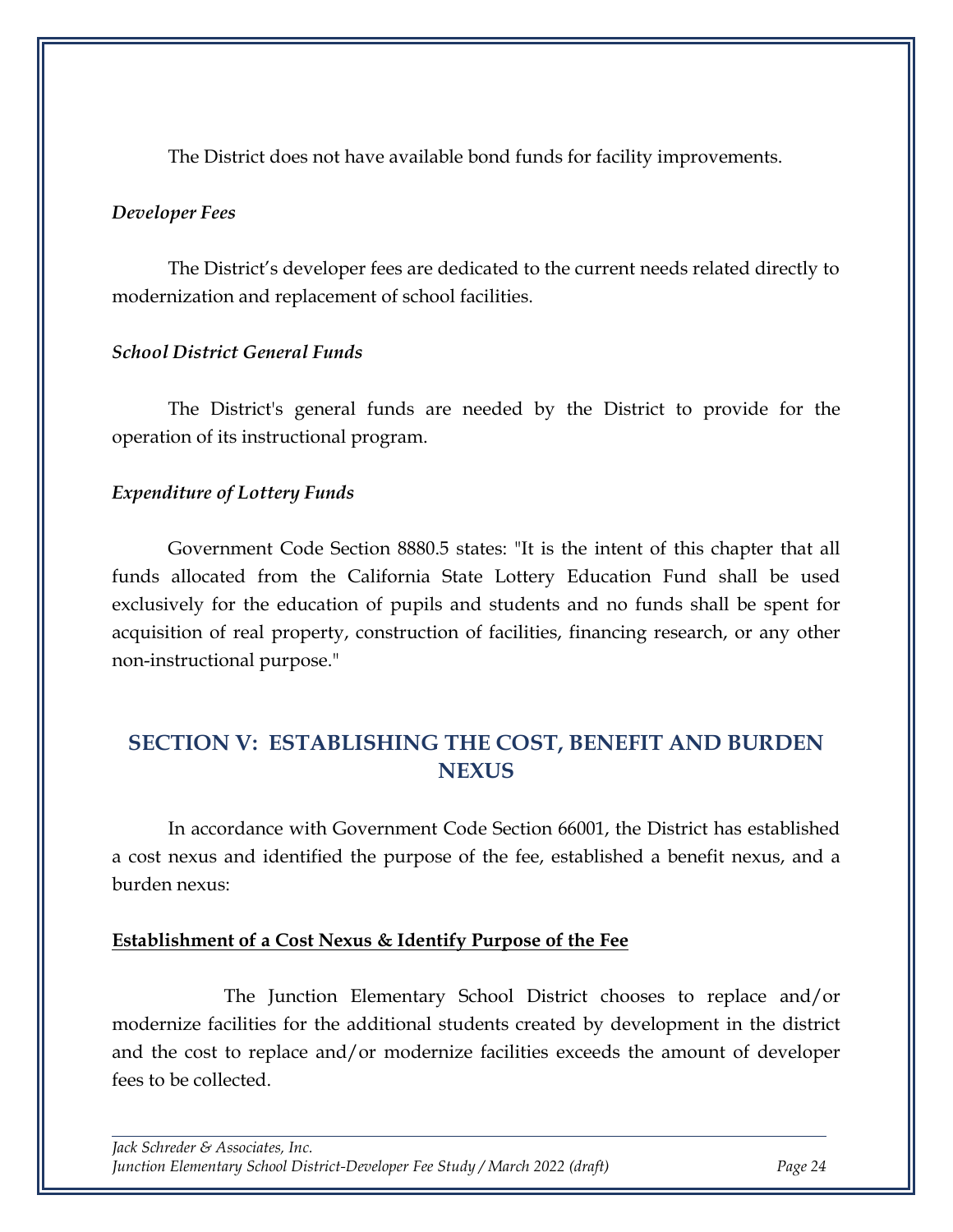Based on development projections, an estimated 665,275 residential square feet may be constructed in the next 25 years. Based on the statutory Level I fee of \$2.87 (60 percent of \$4.79) per square foot, the District is projected to collect \$1,909,339 (\$2.87 x 665,275) in residential developer fees. The \$1,909,339 in total residential Level I fee revenue will cover only 56 percent of the \$3,431,965 in total school facility modernization costs attributable to new residential development over the next 25 years. Each square foot of commercial and industrial development creates a school facility cost ranging from \$0.05 to \$4.57 per square foot. The cost per square foot of commercial/industrial construction exceeds the District's share of the Level I commercial fee of \$0.47 (60 percent of \$0.78) in all categories of construction, with the exception of mini storage. Mini storage should be collected at \$0.05 per square foot of construction. It is clear that when educational facilities are provided for students generated by new residential, commercial and industrial development that the cost of replacing and/or modernizing facilities exceeds developer fee generation, thereby establishing a cost nexus.

#### **Establishment of a Benefit Nexus**

Students generated by new residential, commercial and industrial development will be attending District schools. Housing District students in replaced and/or modernized facilities will directly benefit those students from the new development projects upon which the fee is imposed, therefore, a benefit nexus is established.

#### **Establishment of a Burden Nexus**

Future residential and commercial/industrial development will cause new families to move into the District and, consequently, will generate additional students in the District. While facilities are currently designed to meet the projected student enrollment, the existing facilities will need to remain in sufficient condition to maintain existing levels of service for the newly generated students. Future residential and commercial/industrial development, therefore, creates a need for the reconstruction and/or modernization of existing school facilities. The fee's use for school facility reconstruction and/or modernization efforts is, therefore, reasonably related to the future residential and commercial/industrial development upon which it is imposed.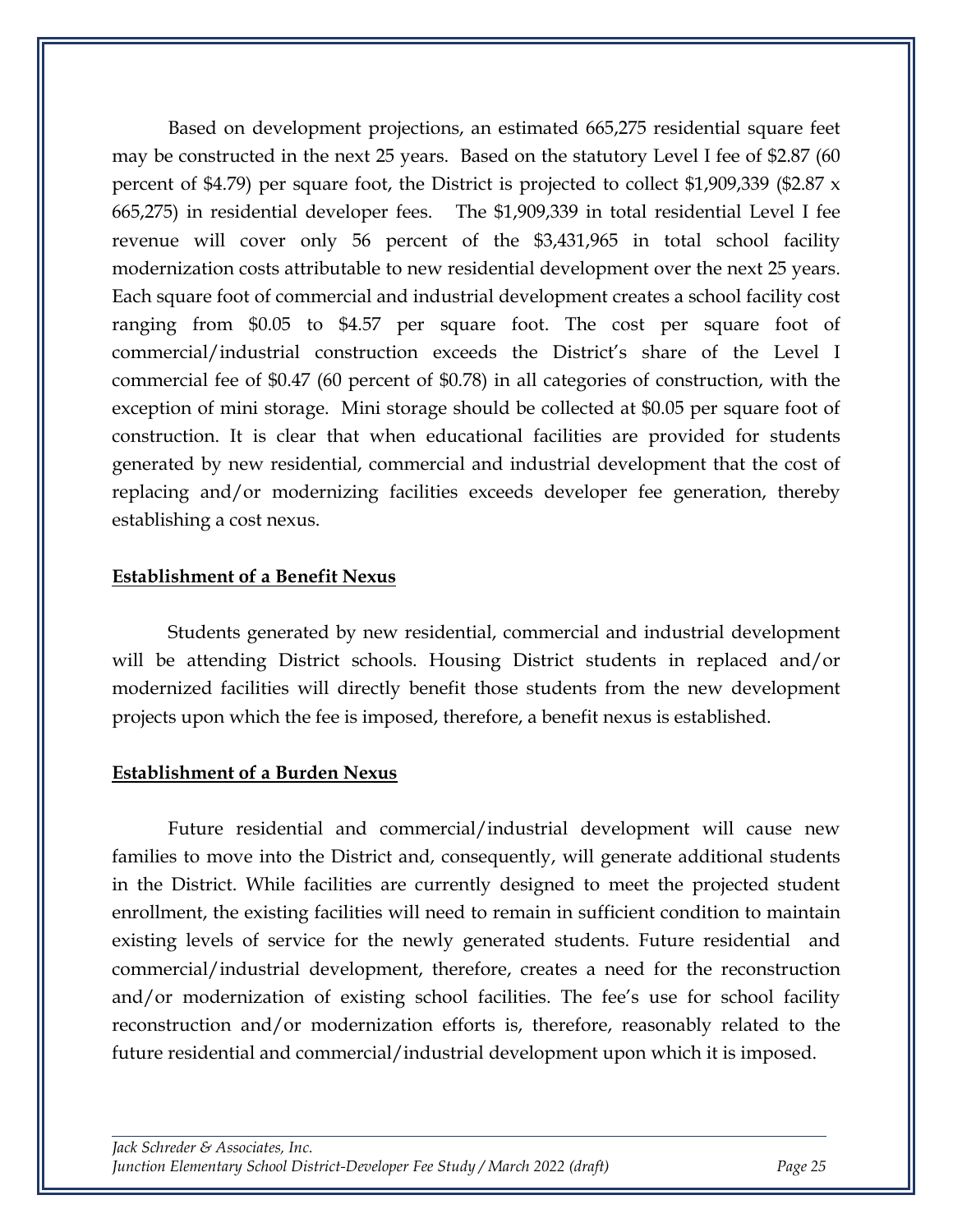The need for reconstructing and/or modernizing facilities will be, in part, satisfied by the levying of developer fees on new residential and commercial/industrial developments, therefore, a burden nexus is established.

#### **SECTION VI: FACILITY FUNDING ALTERNATIVES**

<span id="page-27-0"></span>The District does not currently have funds to provide for the shortfall in modernization costs. We suggest the District continue to consider all State funding sources for the modernization of facilities.

#### **STATEMENT TO IDENTIFY PURPOSE OF FEE**

<span id="page-27-1"></span>It is a requirement of AB 1600 that the District identify the purpose of the fee. The purpose of fees being levied shall be used for the replacement and/or modernization of school facilities. The District will provide for the replacement and/or modernization of school facilities, in part, with developer fees. As referenced in xxxxxxxx, the District plans to xxxxxxxxxxxxxxxxxxxxxxxxxxxxx with developer fees. In addition, with the recently approved Universal Transitional Kindergarten requirement, the District is in the process of determining if the retrofitting of existing classrooms to meet Title 5 requirements or the addition of Transitional kindergarten classrooms will be necessary. If it is determined that this a need, developer fees may be used for transitional kindergarten classrooms. Projects will be funded as developer fee revenue is generated.

#### **ESTABLISHMENT OF A SPECIAL ACCOUNT**

<span id="page-27-2"></span>Pursuant to Government Code section 66006, the District has established a special account in which fees for capital facilities are deposited. The fees collected in this account will be expended only for the purpose for which they were collected. Any interest income earned on the fees that are deposited in such an account must remain with the principal. The school district must make specific information available to the public within 180 days of the end of each fiscal year pertaining to each developer fee fund. The information required to be made available to the public by Section 66006 (b)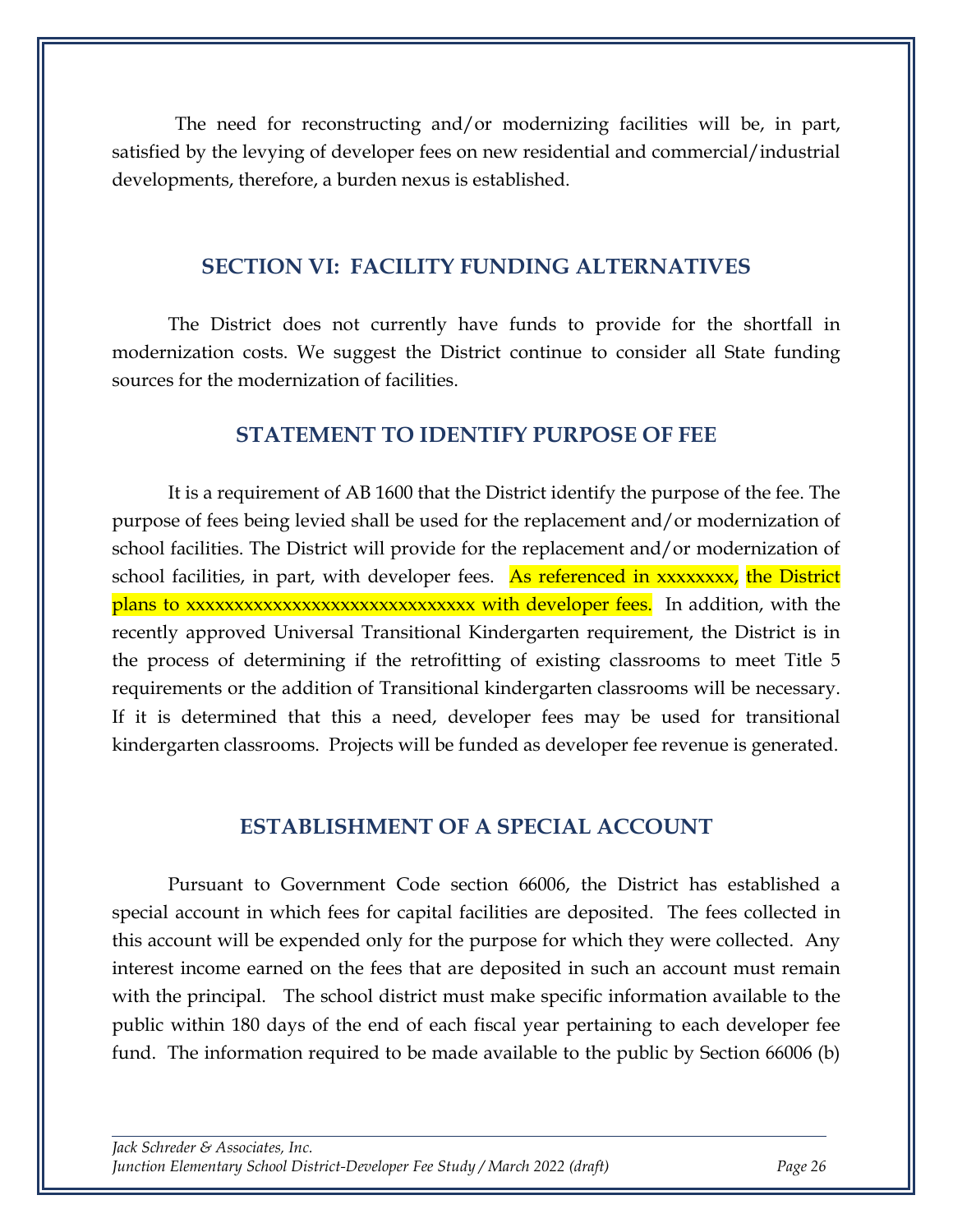(1) was amended by SB 1693 and includes specific information on fees expended and refunds made during the year.

### **RECOMMENDATION**

<span id="page-28-0"></span>Based on the fee justification provided in this report, it is recommended that the Junction Elementary School District levy residential development fees and commercial/industrial fees up to the statutory fee for which justification has been determined.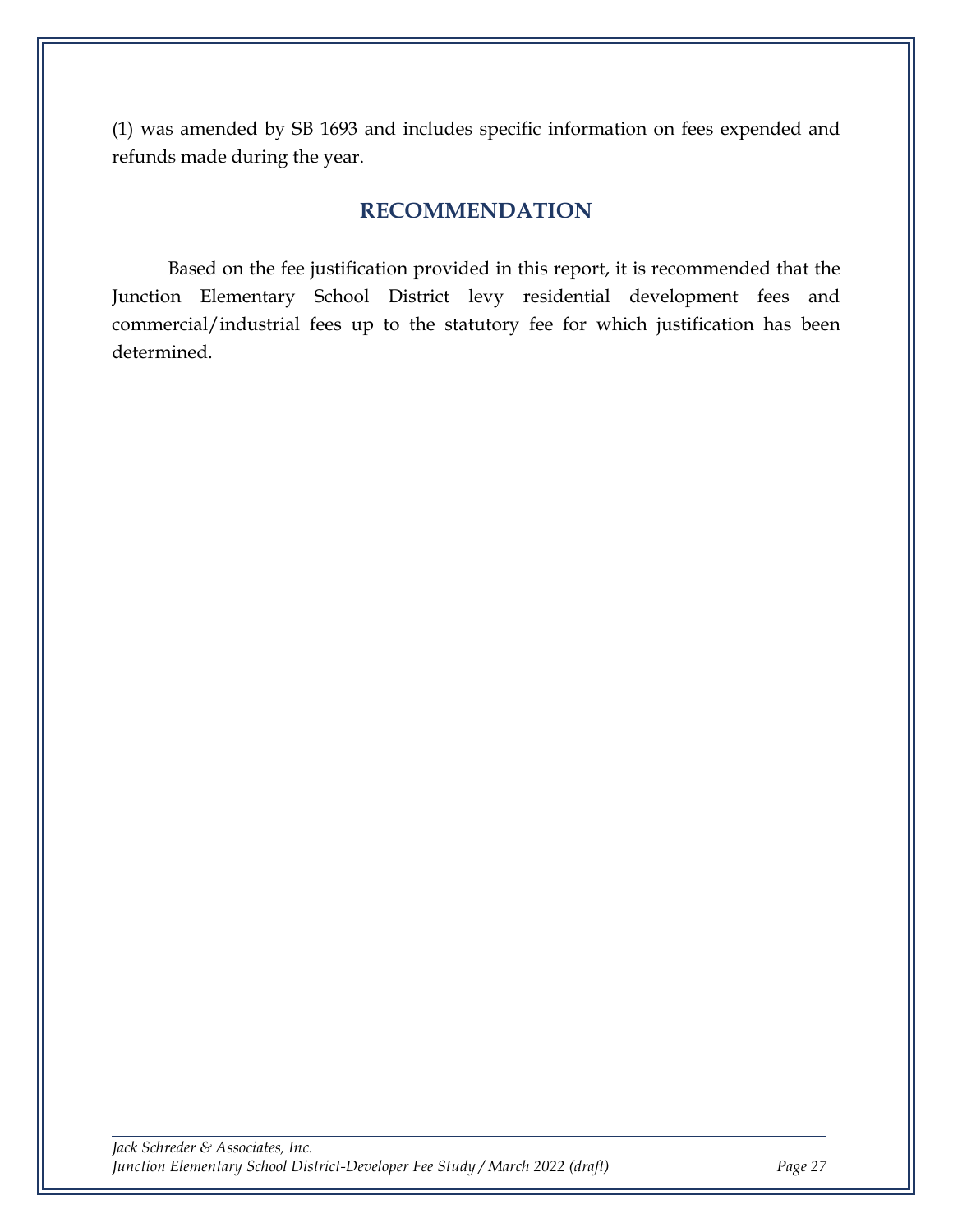### **SOURCES**

<span id="page-29-0"></span>California Basic Educational Data System. California State Department of Education. October Enrollments, 2017-2020.

California Department of Education, Dataquest.

Collard, Gary. Lead Housing Analyst for Southern California. California State Department of Housing and Community Development.

Kirkby, Kirk. Mapping Spec. II/GIS, Shasta County Planning Division.

Local Control Accountability Plan. Junction Elementary School District. 2021-2022.

Office of Public School Construction. Leroy F. Greene School Facilities Act, 1998.

Ross, Clay. Superintendent, Junction Elementary School District.

San Diego Association of Governments. Traffic Generators, January 1990.

Schreder, Jack and Associates. Original research.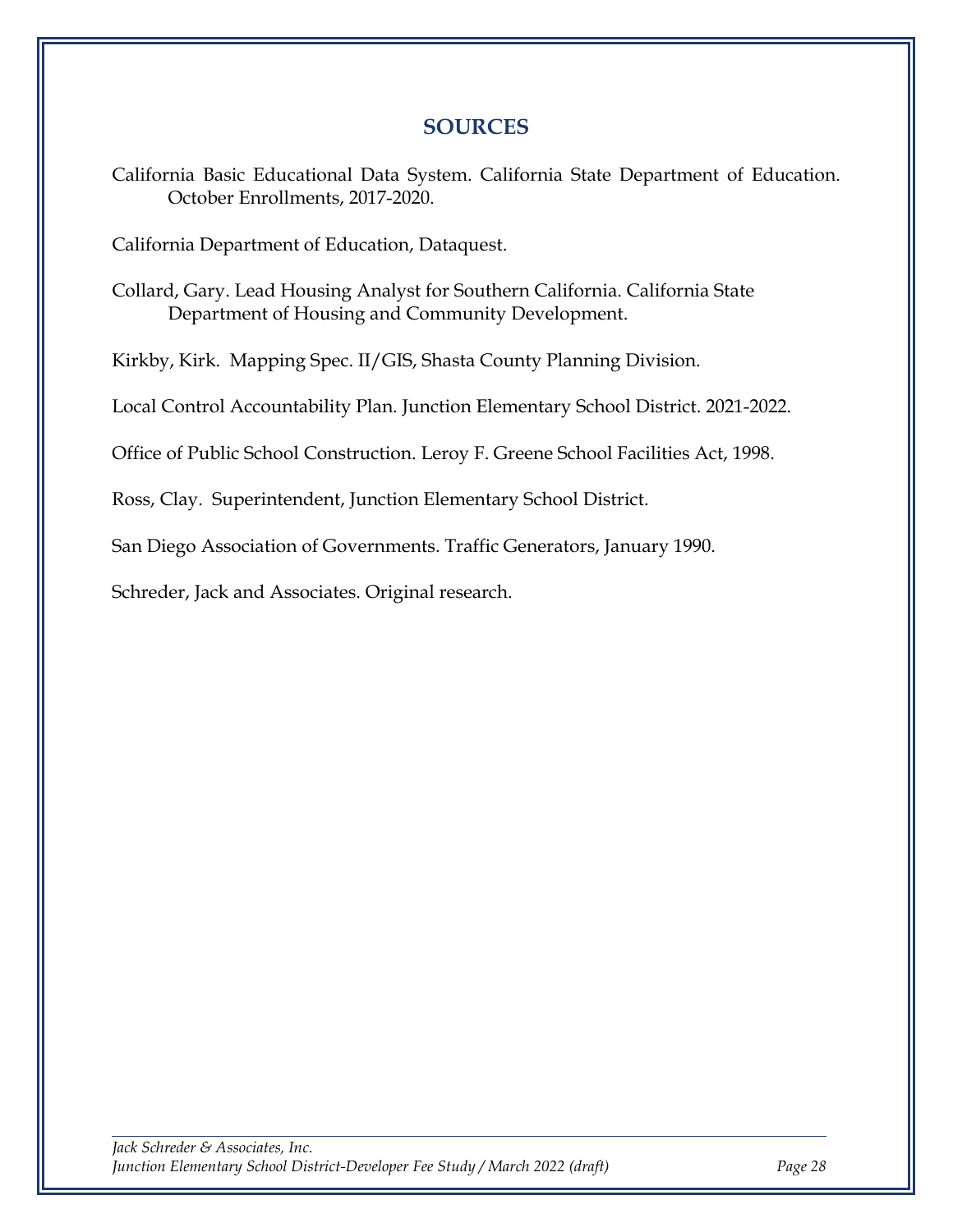# **APPENDIX A**

# **CONSTRUCTION COSTS**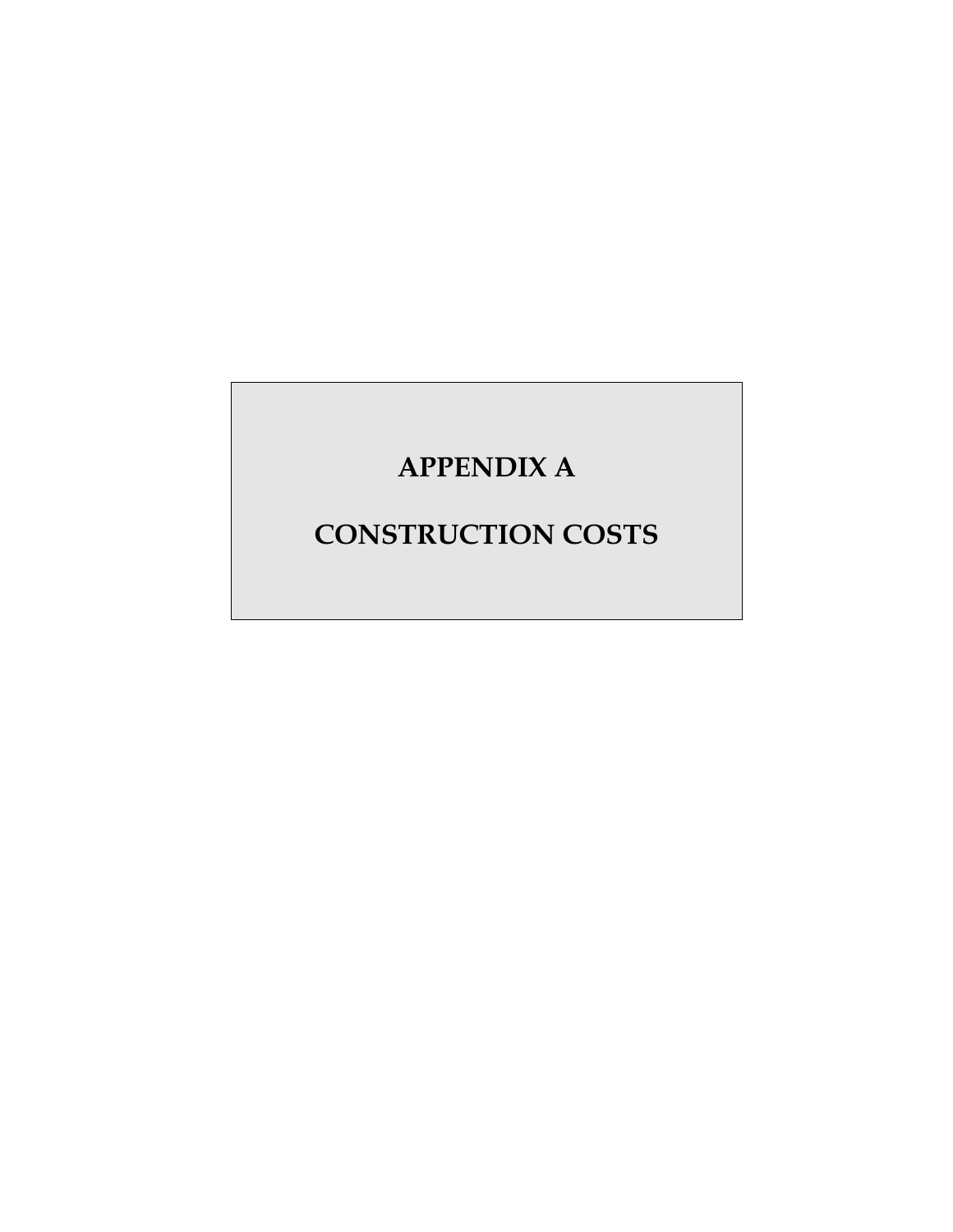| I. Allowable Building Area<br>A. Total Student Capacity<br><b>B.</b> Building Area<br>600 students @ 71sf/student<br>Speech/Resource Specialist<br>Total<br>II. Site Requirements<br>A. Purchase Price of Property (10 Acres)<br>Cost per Acre<br><b>B.</b> Appraisals<br>C. Costs Incurred in Escrow<br>D. Surveys<br>E. Other Costs, Geo. and Soils Reports<br><b>Total-Acquisition of Site</b><br>III. Plans<br>A. Architect's Fee for Plans<br><b>B. DSA Plans Check Fee</b><br>C. School Planning, Plans Check Fee<br>D. Preliminary Tests<br>E. Other Costs, Energy Cons. & Advertising<br><b>IV. Construction Requirements</b><br>A. Utility Services<br>\$595,164<br><b>B.</b> Off-site Development<br>\$892,744<br>C. Site Development, Service<br>\$1,428,389<br>D. Site Development, General<br>\$952,259<br>E. New Construction<br>\$19,472,832<br>F. Unconventional Energy Source<br>\$810,726<br><b>Total Construction</b><br>\$24,152,114<br>Total Items II, III and IV<br>Contingency 10% | <b>Elementary School Facility Construction Costs - Permanent Construction</b> |              |
|-----------------------------------------------------------------------------------------------------------------------------------------------------------------------------------------------------------------------------------------------------------------------------------------------------------------------------------------------------------------------------------------------------------------------------------------------------------------------------------------------------------------------------------------------------------------------------------------------------------------------------------------------------------------------------------------------------------------------------------------------------------------------------------------------------------------------------------------------------------------------------------------------------------------------------------------------------------------------------------------------------------|-------------------------------------------------------------------------------|--------------|
|                                                                                                                                                                                                                                                                                                                                                                                                                                                                                                                                                                                                                                                                                                                                                                                                                                                                                                                                                                                                           |                                                                               |              |
|                                                                                                                                                                                                                                                                                                                                                                                                                                                                                                                                                                                                                                                                                                                                                                                                                                                                                                                                                                                                           |                                                                               |              |
|                                                                                                                                                                                                                                                                                                                                                                                                                                                                                                                                                                                                                                                                                                                                                                                                                                                                                                                                                                                                           |                                                                               |              |
|                                                                                                                                                                                                                                                                                                                                                                                                                                                                                                                                                                                                                                                                                                                                                                                                                                                                                                                                                                                                           |                                                                               | 42,600       |
|                                                                                                                                                                                                                                                                                                                                                                                                                                                                                                                                                                                                                                                                                                                                                                                                                                                                                                                                                                                                           |                                                                               | 600          |
|                                                                                                                                                                                                                                                                                                                                                                                                                                                                                                                                                                                                                                                                                                                                                                                                                                                                                                                                                                                                           |                                                                               | 43,200       |
|                                                                                                                                                                                                                                                                                                                                                                                                                                                                                                                                                                                                                                                                                                                                                                                                                                                                                                                                                                                                           |                                                                               |              |
|                                                                                                                                                                                                                                                                                                                                                                                                                                                                                                                                                                                                                                                                                                                                                                                                                                                                                                                                                                                                           |                                                                               |              |
|                                                                                                                                                                                                                                                                                                                                                                                                                                                                                                                                                                                                                                                                                                                                                                                                                                                                                                                                                                                                           |                                                                               |              |
|                                                                                                                                                                                                                                                                                                                                                                                                                                                                                                                                                                                                                                                                                                                                                                                                                                                                                                                                                                                                           |                                                                               | \$0          |
|                                                                                                                                                                                                                                                                                                                                                                                                                                                                                                                                                                                                                                                                                                                                                                                                                                                                                                                                                                                                           |                                                                               | \$0          |
|                                                                                                                                                                                                                                                                                                                                                                                                                                                                                                                                                                                                                                                                                                                                                                                                                                                                                                                                                                                                           |                                                                               | \$0          |
|                                                                                                                                                                                                                                                                                                                                                                                                                                                                                                                                                                                                                                                                                                                                                                                                                                                                                                                                                                                                           |                                                                               | \$0          |
|                                                                                                                                                                                                                                                                                                                                                                                                                                                                                                                                                                                                                                                                                                                                                                                                                                                                                                                                                                                                           |                                                                               | \$0          |
|                                                                                                                                                                                                                                                                                                                                                                                                                                                                                                                                                                                                                                                                                                                                                                                                                                                                                                                                                                                                           |                                                                               | \$0          |
|                                                                                                                                                                                                                                                                                                                                                                                                                                                                                                                                                                                                                                                                                                                                                                                                                                                                                                                                                                                                           |                                                                               |              |
|                                                                                                                                                                                                                                                                                                                                                                                                                                                                                                                                                                                                                                                                                                                                                                                                                                                                                                                                                                                                           |                                                                               |              |
|                                                                                                                                                                                                                                                                                                                                                                                                                                                                                                                                                                                                                                                                                                                                                                                                                                                                                                                                                                                                           |                                                                               | \$2,173,690  |
|                                                                                                                                                                                                                                                                                                                                                                                                                                                                                                                                                                                                                                                                                                                                                                                                                                                                                                                                                                                                           |                                                                               | \$169,065    |
|                                                                                                                                                                                                                                                                                                                                                                                                                                                                                                                                                                                                                                                                                                                                                                                                                                                                                                                                                                                                           |                                                                               | \$9,243      |
|                                                                                                                                                                                                                                                                                                                                                                                                                                                                                                                                                                                                                                                                                                                                                                                                                                                                                                                                                                                                           |                                                                               | \$8,362      |
|                                                                                                                                                                                                                                                                                                                                                                                                                                                                                                                                                                                                                                                                                                                                                                                                                                                                                                                                                                                                           |                                                                               | \$62,226     |
|                                                                                                                                                                                                                                                                                                                                                                                                                                                                                                                                                                                                                                                                                                                                                                                                                                                                                                                                                                                                           |                                                                               | \$2,422,586  |
|                                                                                                                                                                                                                                                                                                                                                                                                                                                                                                                                                                                                                                                                                                                                                                                                                                                                                                                                                                                                           |                                                                               |              |
|                                                                                                                                                                                                                                                                                                                                                                                                                                                                                                                                                                                                                                                                                                                                                                                                                                                                                                                                                                                                           |                                                                               |              |
|                                                                                                                                                                                                                                                                                                                                                                                                                                                                                                                                                                                                                                                                                                                                                                                                                                                                                                                                                                                                           |                                                                               |              |
|                                                                                                                                                                                                                                                                                                                                                                                                                                                                                                                                                                                                                                                                                                                                                                                                                                                                                                                                                                                                           |                                                                               |              |
|                                                                                                                                                                                                                                                                                                                                                                                                                                                                                                                                                                                                                                                                                                                                                                                                                                                                                                                                                                                                           |                                                                               |              |
|                                                                                                                                                                                                                                                                                                                                                                                                                                                                                                                                                                                                                                                                                                                                                                                                                                                                                                                                                                                                           |                                                                               |              |
|                                                                                                                                                                                                                                                                                                                                                                                                                                                                                                                                                                                                                                                                                                                                                                                                                                                                                                                                                                                                           |                                                                               |              |
|                                                                                                                                                                                                                                                                                                                                                                                                                                                                                                                                                                                                                                                                                                                                                                                                                                                                                                                                                                                                           |                                                                               |              |
|                                                                                                                                                                                                                                                                                                                                                                                                                                                                                                                                                                                                                                                                                                                                                                                                                                                                                                                                                                                                           |                                                                               |              |
|                                                                                                                                                                                                                                                                                                                                                                                                                                                                                                                                                                                                                                                                                                                                                                                                                                                                                                                                                                                                           |                                                                               |              |
|                                                                                                                                                                                                                                                                                                                                                                                                                                                                                                                                                                                                                                                                                                                                                                                                                                                                                                                                                                                                           |                                                                               | \$26,574,700 |
|                                                                                                                                                                                                                                                                                                                                                                                                                                                                                                                                                                                                                                                                                                                                                                                                                                                                                                                                                                                                           |                                                                               |              |
|                                                                                                                                                                                                                                                                                                                                                                                                                                                                                                                                                                                                                                                                                                                                                                                                                                                                                                                                                                                                           |                                                                               | \$2,657,470  |
| <b>Construction Tests</b>                                                                                                                                                                                                                                                                                                                                                                                                                                                                                                                                                                                                                                                                                                                                                                                                                                                                                                                                                                                 |                                                                               | \$181,141    |
| Inspection                                                                                                                                                                                                                                                                                                                                                                                                                                                                                                                                                                                                                                                                                                                                                                                                                                                                                                                                                                                                |                                                                               | \$241,521    |
|                                                                                                                                                                                                                                                                                                                                                                                                                                                                                                                                                                                                                                                                                                                                                                                                                                                                                                                                                                                                           |                                                                               |              |
| TOTAL ESTIMATED PROJECT COSTS                                                                                                                                                                                                                                                                                                                                                                                                                                                                                                                                                                                                                                                                                                                                                                                                                                                                                                                                                                             |                                                                               | \$29,654,832 |
| <b>ESTIMATED COST PER STUDENT</b>                                                                                                                                                                                                                                                                                                                                                                                                                                                                                                                                                                                                                                                                                                                                                                                                                                                                                                                                                                         |                                                                               | \$49,425     |
| *Source: California Department of Education, Jack Schreder & Associates.                                                                                                                                                                                                                                                                                                                                                                                                                                                                                                                                                                                                                                                                                                                                                                                                                                                                                                                                  |                                                                               |              |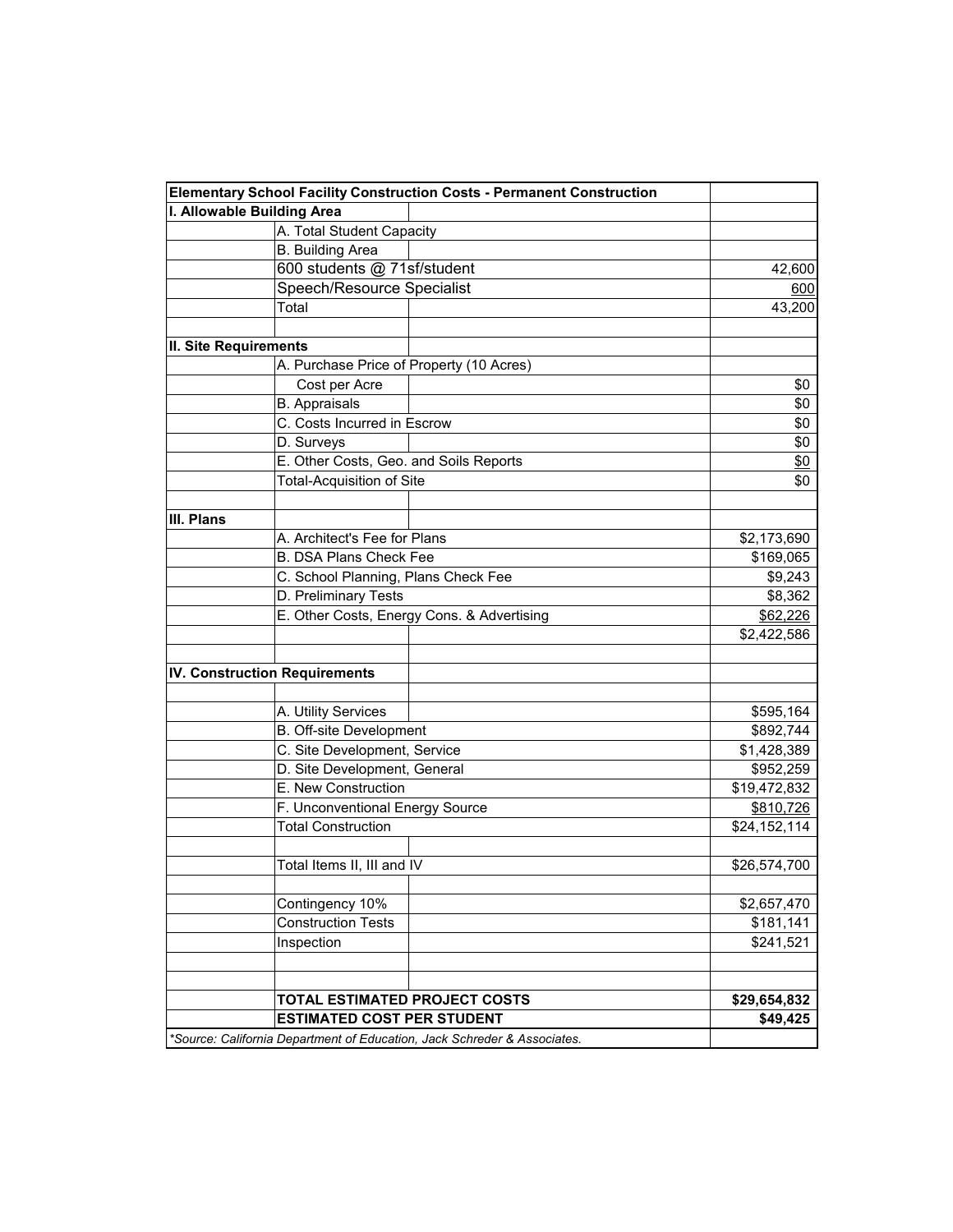|                              | Middle School Facility Construction Costs - Permanent Construction       |              |
|------------------------------|--------------------------------------------------------------------------|--------------|
|                              |                                                                          |              |
|                              | I. Allowable Building Area                                               |              |
|                              | A. Total Student Capacity                                                |              |
|                              | <b>B.</b> Building Area                                                  |              |
|                              | 1000 students @ 85sf/student                                             | 85,000       |
|                              | Speech/Resource Specialist                                               | 1,360        |
|                              | Total                                                                    | 86,360       |
|                              |                                                                          |              |
| <b>II. Site Requirements</b> |                                                                          |              |
|                              | A. Purchase Price of Property (20 Acres)                                 |              |
|                              | Cost per Acre                                                            | \$0          |
|                              | <b>B.</b> Appraisals                                                     | \$0          |
|                              | C. Costs Incurred in Escrow                                              | \$0          |
|                              | D. Surveys                                                               | \$0          |
|                              | E. Other Costs, Geo. and Soils Reports                                   | \$0          |
|                              | <b>Total-Acquisition of Site</b>                                         | \$0          |
|                              |                                                                          |              |
| III. Plans                   |                                                                          |              |
|                              | A. Architect's Fee for Plans                                             | \$4,287,237  |
|                              | <b>B. OSA Plans Check Fee</b>                                            | \$333,452    |
|                              | C. School Planning, Plans Check Fee                                      | \$10,611     |
|                              | D. Preliminary Tests                                                     | \$11,789     |
|                              | E. Other Costs, Energy Cons. & Advertising                               | \$90,784     |
|                              |                                                                          | \$4,733,873  |
|                              |                                                                          |              |
|                              | <b>IV. Construction Requirements</b>                                     |              |
|                              |                                                                          |              |
|                              | A. Utility Services                                                      | \$873,189    |
|                              | B. Off-site Development                                                  | \$982,715    |
|                              | C. Site Development, Service                                             | \$2,714,467  |
|                              | D. Site Development, General                                             | \$1,936,195  |
|                              | E. New Construction                                                      | \$39,742,872 |
|                              | F. Unconventional Energy Source                                          | \$1,386,533  |
|                              | <b>Total Construction</b>                                                | \$47,635,971 |
|                              |                                                                          |              |
|                              | Total Items II, III and IV                                               | \$52,369,844 |
|                              |                                                                          |              |
|                              | Contingency                                                              | \$5,236,984  |
|                              | <b>Construction Tests</b>                                                | \$357,270    |
|                              | Inspection                                                               | \$476,360    |
|                              |                                                                          |              |
|                              |                                                                          |              |
|                              | TOTAL ESTIMATED PROJECT COSTS                                            | \$58,440,458 |
|                              | <b>ESTIMATED COST PER STUDENT</b>                                        | \$58,440     |
|                              | *Source: California Department of Education, Jack Schreder & Associates. |              |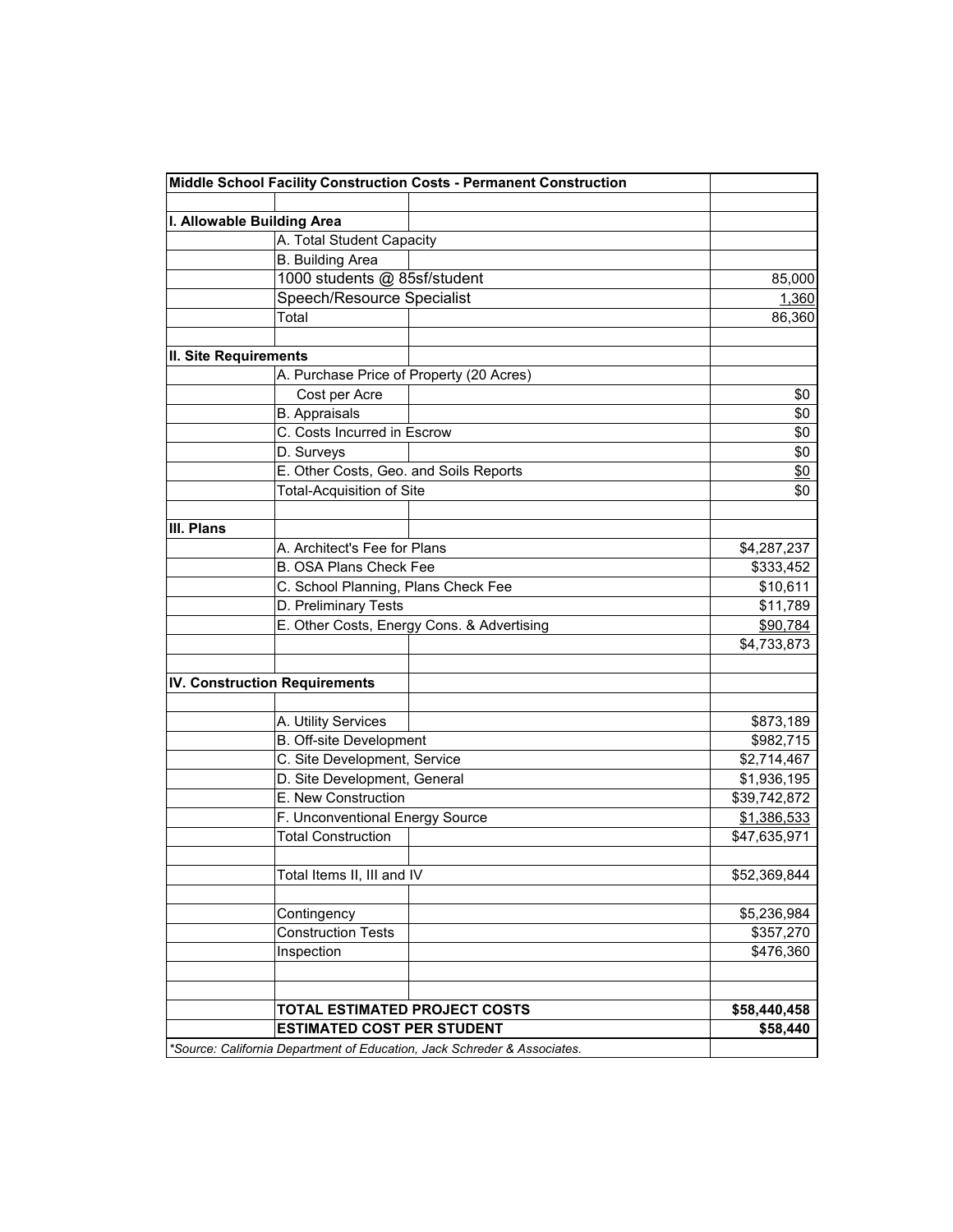# **APPENDIX B**

# **PER PUPIL GRANT AMOUNTS**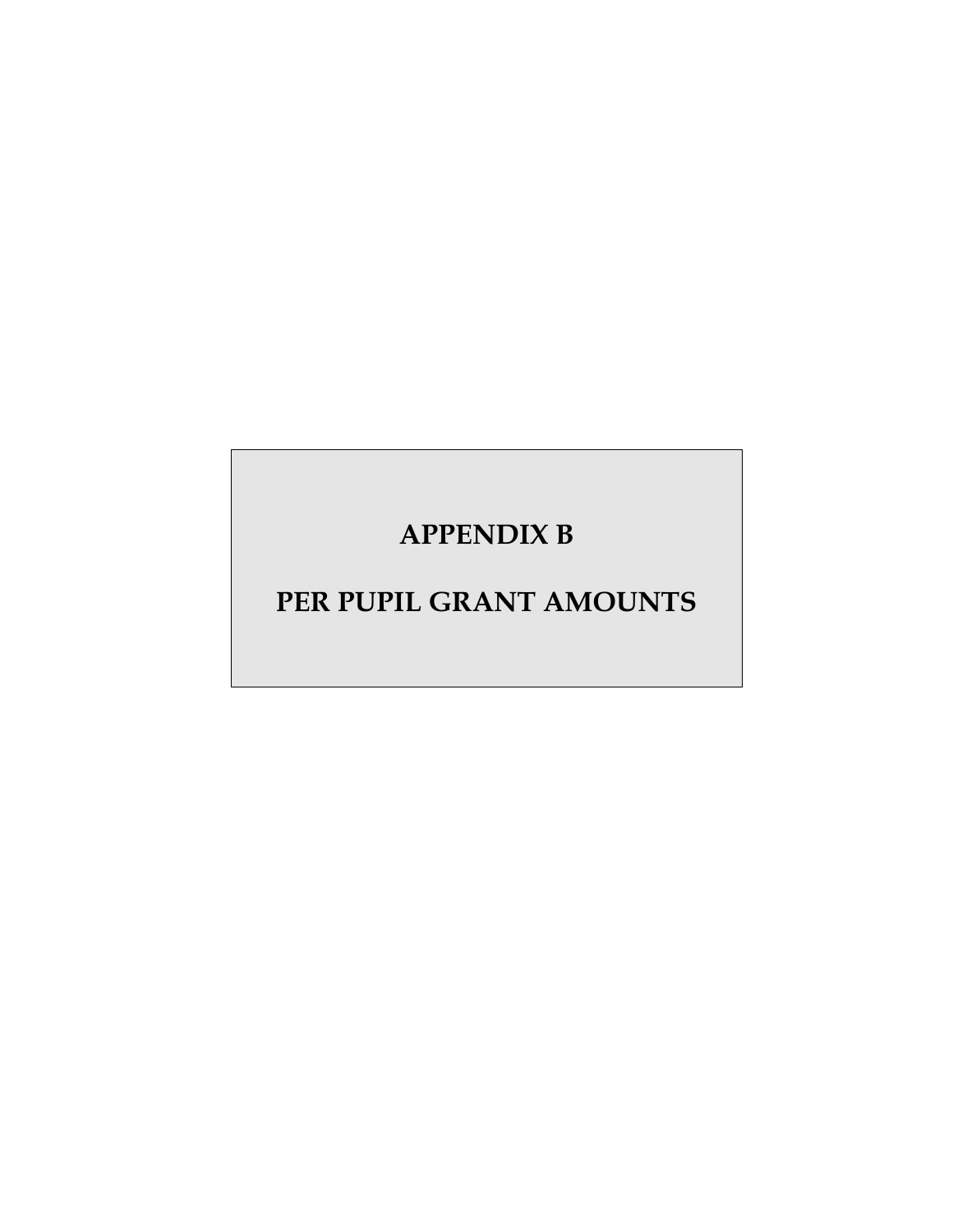# **ATTACHMENT B**

# ANNUAL ADJUSTMENT TO SCHOOL FACILITY PROGRAM GRANTS

State Allocation Board Meeting, February 23, 2022

# **Grant Amount Adjustments**

| <b>New Construction</b>                                                      | <b>SFP</b><br><b>Regulation</b><br><b>Section</b> | <b>Adjusted Grant</b><br>Per Pupil<br>Effective 1-1-21 | <b>Adjusted Grant</b><br><b>Per Pupil</b><br>Effective 1-1-22 |
|------------------------------------------------------------------------------|---------------------------------------------------|--------------------------------------------------------|---------------------------------------------------------------|
| Elementary                                                                   | 1859.71                                           | \$12,628                                               | \$14,623                                                      |
| Middle                                                                       | 1859.71                                           | \$13,356                                               | \$15,466                                                      |
| High                                                                         | 1859.71                                           | \$16,994                                               | \$19,679                                                      |
| Special Day Class - Severe                                                   | 1859.71.1                                         | \$35,484                                               | \$41,090                                                      |
| Special Day Class - Non-Severe                                               | 1859.71.1                                         | \$23,731                                               | \$27,480                                                      |
| Automatic Fire Detection/Alarm<br>System - Elementary                        | 1859.71.2                                         | \$15                                                   | \$17                                                          |
| <b>Automatic Fire Detection/Alarm</b><br>System - Middle                     | 1859.71.2                                         | \$20                                                   | \$23                                                          |
| <b>Automatic Fire Detection/Alarm</b><br>System - High                       | 1859.71.2                                         | \$34                                                   | \$39                                                          |
| Automatic Fire Detection/Alarm<br>System - Special Day Class -<br>Severe     | 1859.71.2                                         | \$63                                                   | \$73                                                          |
| Automatic Fire Detection/Alarm<br>System - Special Day Class -<br>Non-Severe | 1859.71.2                                         | \$45                                                   | \$52                                                          |
| Automatic Sprinkler System -<br>Elementary                                   | 1859.71.2                                         | \$212                                                  | \$245                                                         |
| Automatic Sprinkler System -<br>Middle                                       | 1859.71.2                                         | \$252                                                  | \$292                                                         |
| Automatic Sprinkler System -<br>High                                         | 1859.71.2                                         | \$262                                                  | \$303                                                         |
| Automatic Sprinkler System -<br>Special Day Class - Severe                   | 1859.71.2                                         | \$668                                                  | \$774                                                         |
| Automatic Sprinkler System –<br>Special Day Class – Non-Severe               | 1859.71.2                                         | \$448                                                  | \$519                                                         |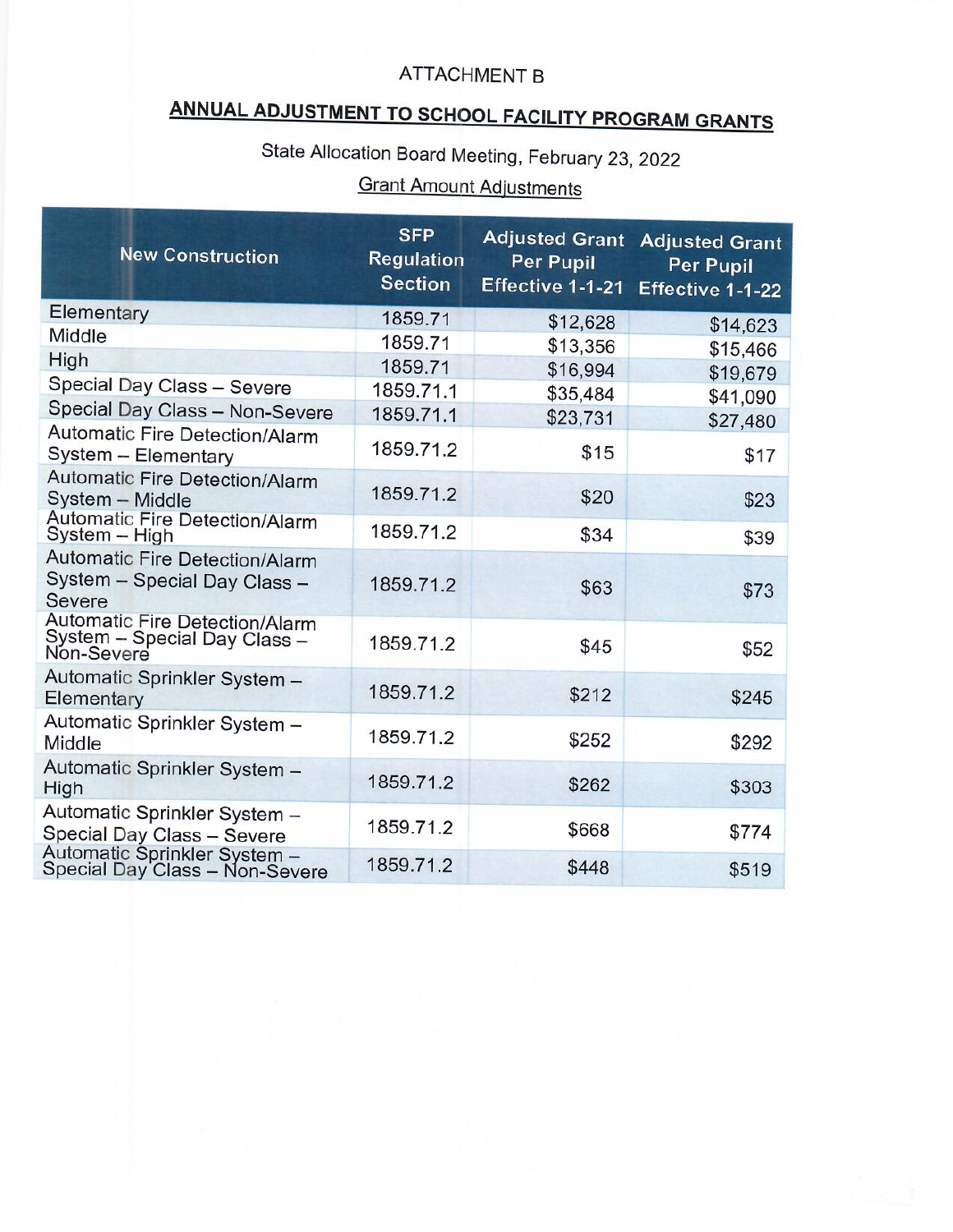### **ATTACHMENT B**

# ANNUAL ADJUSTMENT TO SCHOOL FACILITY PROGRAM GRANTS

State Allocation Board Meeting, February 23, 2022

# **Grant Amount Adjustments**

|  | <b>Modernization</b>                                                                    | <b>SFP</b><br><b>Regulation</b><br><b>Section</b> | <b>Per Pupil</b><br>Effective 1-1-21 | <b>Adjusted Grant Adjusted Grant</b><br>Per Pupil<br>Effective 1-1-22 |
|--|-----------------------------------------------------------------------------------------|---------------------------------------------------|--------------------------------------|-----------------------------------------------------------------------|
|  | Elementary                                                                              | 1859.78                                           | \$4,808                              | \$5,568                                                               |
|  | Middle                                                                                  | 1859.78                                           | \$5,085                              | \$5,888                                                               |
|  | High                                                                                    | 1859.78                                           | \$6,658                              | \$7,710                                                               |
|  | Special Day Class - Severe                                                              | 1859.78.3                                         | \$15,325                             | \$17,746                                                              |
|  | Special Day Class - Non-<br>Severe                                                      | 1859.78.3                                         | \$10,253                             | \$11,873                                                              |
|  | State Special School - Severe                                                           | 1859.78                                           | \$25,543                             | \$29,579                                                              |
|  | Automatic Fire Detection/Alarm<br>System - Elementary                                   | 1859.78.4                                         | \$156                                | \$181                                                                 |
|  | Automatic Fire Detection/Alarm<br>System - Middle                                       | 1859.78.4                                         | \$156                                | \$181                                                                 |
|  | Automatic Fire Detection/Alarm<br>System - High                                         | 1859.78.4                                         | \$156                                | \$181                                                                 |
|  | Automatic Fire Detection/Alarm<br>System - Special Day Class -<br>Severe                | 1859.78.4                                         | \$430                                | \$498                                                                 |
|  | <b>Automatic Fire Detection/Alarm</b><br>System - Special Day Class -<br>Non-<br>Severe | 1859.78.4                                         | \$288                                | \$334                                                                 |
|  | Over 50 Years Old - Elementary                                                          | 1859.78.6                                         | \$6,680                              | \$7,735                                                               |
|  | Over 50 Years Old - Middle                                                              | 1859.78.6                                         | \$7,065                              | \$8,181                                                               |
|  | Over 50 Years Old - High                                                                | 1859.78.6                                         | \$9,248                              | \$10,709                                                              |
|  | Over 50 Years Old - Special<br>Day Class - Severe                                       | 1859.78.6                                         | \$21,291                             | \$24,655                                                              |
|  | Over 50 Years Old - Special<br>Day Class - Non-Severe                                   | 1859.78.6                                         | \$14,237                             | \$16,486                                                              |
|  | Over 50 Years Old - State<br>Special Day School - Severe                                | 1859.78.6                                         | \$35,483                             | \$41,089                                                              |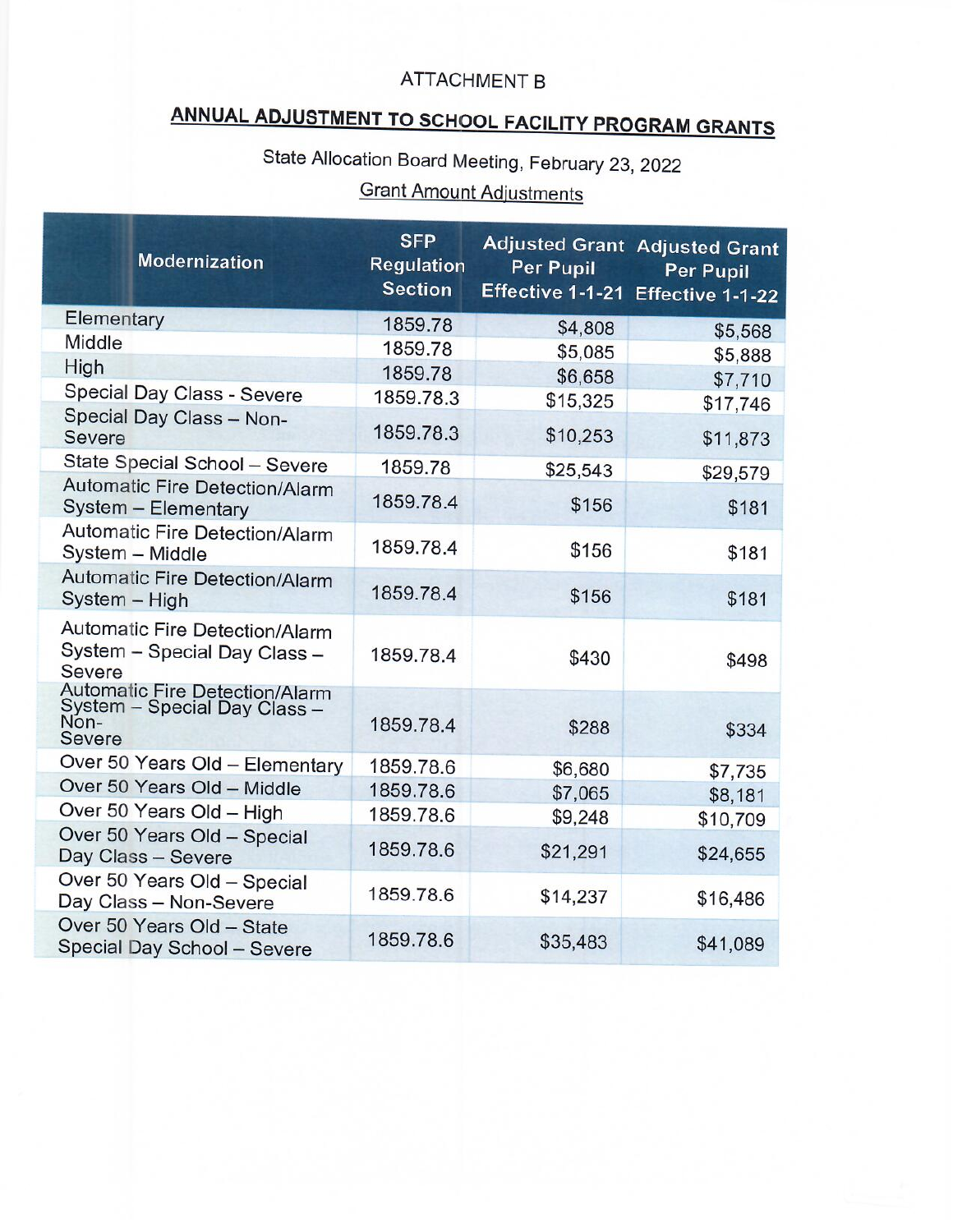# **APPENDIX C**

# **COMMERCIAL/INDUSTRIAL CALCULATIONS**